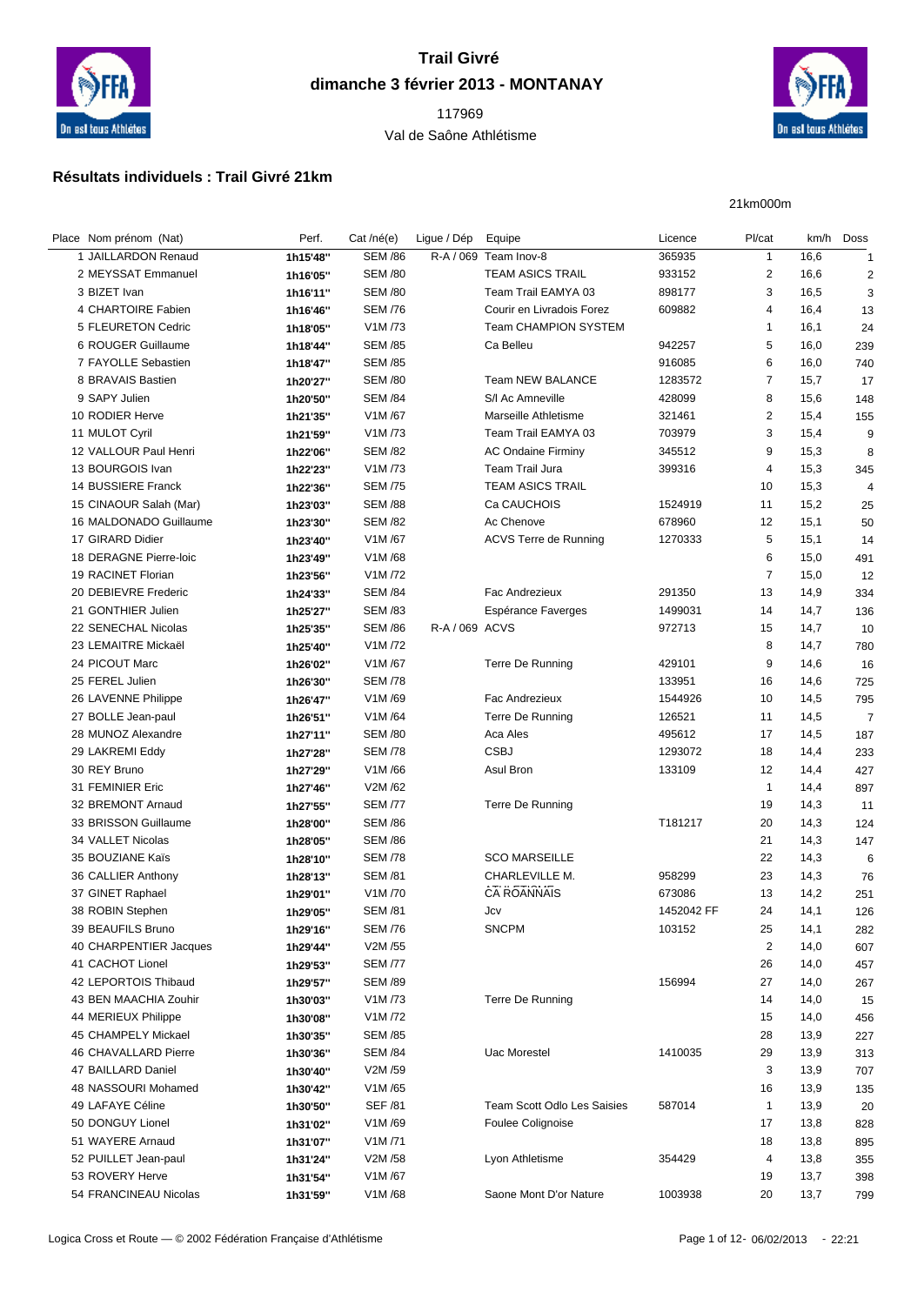| 55 GADET Fabien                   | 1h32'21" | <b>SEM /80</b> |                              |           | 30             | 13,6 | 711 |
|-----------------------------------|----------|----------------|------------------------------|-----------|----------------|------|-----|
| 56 DICONNE Thomas                 | 1h32'36" | <b>SEM /87</b> |                              | 1454171   | 31             | 13,6 | 274 |
| 57 EPALE Tanguy                   | 1h32'54" | <b>SEM /76</b> |                              |           | 32             | 13,6 | 750 |
| 58 BOSC Celine                    | 1h32'55" | V1F /72        | <b>ESFRA</b>                 | 1089933   | $\mathbf{1}$   | 13,6 | 23  |
| 59 DUMOULIN Laurent               | 1h32'56" | V1M/70         |                              | 249196    | 21             | 13,6 | 720 |
| 60 PROUST Christopher             | 1h33'08" | <b>SEM /76</b> | Uam St Jean                  | 1444355   | 33             | 13,5 | 369 |
| 61 GALLIOT Guillaume              | 1h33'10" | <b>SEM /74</b> | <b>ASFAS</b>                 | 338433    | 34             | 13,5 | 195 |
| 62 COUCHOUD Fabrice               | 1h33'27" | <b>SEM /75</b> | St Chamond Triathlon         | T182510   | 35             | 13,5 | 542 |
| 63 CUNIBIL Olivier                | 1h33'37" | <b>SEM /75</b> | AS AREVA LYON                |           | 36             | 13,5 | 263 |
| 64 GERMA Bruno                    | 1h33'38" | <b>SEM /74</b> | Asad Aubenas                 | 805313    | 37             | 13,5 | 160 |
|                                   |          |                |                              |           |                |      |     |
| 65 MAZENC Sophie<br>66 HENRY Eric | 1h33'56" | <b>SEF /77</b> | Stade Rodez Athlétisme       | 795419    | $\overline{2}$ | 13,4 | 329 |
|                                   | 1h34'03" | V1M/68         |                              |           | 22             | 13,4 | 705 |
| 67 TENETTE Sebastien              | 1h34'07" | <b>SEM /75</b> | <b>ASRHV</b>                 | 1174614   | 38             | 13,4 | 46  |
| 68 DERECH Samuel                  | 1h34'16" | <b>SEM /75</b> | Earp                         | 1079622   | 39             | 13,4 | 237 |
| 69 LALA Regis                     | 1h34'17" | <b>SEM /77</b> | Saint Priest Triathlon       |           | 40             | 13,4 | 558 |
| 70 MEBARKI Mohamed                | 1h34'30" | <b>SEM /80</b> | DECINES MEYZIEU ATHLE        | 1437339   | 41             | 13,3 | 876 |
| 71 BAYON Pascal                   | 1h34'35" | V1M/68         | Team Trail EAMYA 03          | 1427038   | 23             | 13,3 | 19  |
| 72 PRAMAYON Renaud                | 1h34'41" | <b>SEM /75</b> | <b>COUREUR OUEST</b>         |           | 42             | 13,3 | 762 |
| 73 GUINAND Bruno                  | 1h34'42" | V1M/73         | <b>CSBJ</b>                  | 1375638   | 24             | 13,3 | 90  |
| 74 CONFORT Sylvain                | 1h34'46" | <b>SEM /79</b> |                              |           | 43             | 13,3 | 543 |
| 75 FERRATON Claude                |          | <b>SEM /79</b> |                              |           | 44             | 13,3 | 52  |
| 76 RUBELLIN Pierre                | 1h34'52" | <b>SEM /87</b> |                              |           | 45             |      |     |
|                                   | 1h35'12" |                |                              |           |                | 13,2 | 54  |
| 77 SEMO Carine                    | 1h35'26" | <b>SEF /77</b> | <b>Optimax Training</b>      | 1452128   | 3              | 13,2 | 367 |
| 78 HONEGGER Benjamin              | 1h35'26" | <b>ESM /91</b> | <b>Esdes Running</b>         |           | $\mathbf{1}$   | 13,2 | 866 |
| 79 ETIEVANT Stephane              | 1h35'39" | V2M/62         | <b>ENTENTE CHALON</b>        | 1118600   | 5              | 13,2 | 123 |
| 80 ZAGHET Thierry                 | 1h35'43" | V2M /61        | Team Trail EAMYA 03          | 165233    | 6              | 13,2 | 18  |
| 81 BIDARD Philippe                | 1h35'52" | <b>SEM /80</b> |                              |           | 46             | 13,1 | 598 |
| 82 FELIX Michael                  | 1h35'55" | <b>SEM /80</b> | SAONE MONT D OR NATURE       | 1403114   | 47             | 13,1 | 284 |
| 83 TOURNAIRE Virgile              | 1h35'57" | V1M /72        | Courir Ensemble              | 1398806   | 25             | 13,1 | 406 |
| 84 MURARD Nicolas                 | 1h36'07" | V1M/72         | <b>UAC</b>                   | 1359986   | 26             | 13,1 | 79  |
| 85 ROBINO Regis                   | 1h36'12" | V2M/63         | <b>COL</b>                   |           | $\overline{7}$ | 13,1 | 478 |
|                                   |          |                | <b>CORCY ENDURANCE</b>       |           | 27             |      |     |
| 86 REBOUX Luc                     | 1h36'28" | V1M/71         |                              |           |                | 13,1 | 448 |
| 87 MONTALI Jean-marc              | 1h36'36" | V2M /56        | Cascol                       | 267335    | 8              | 13,0 | 446 |
| 88 VEYSSEYRE Franck               | 1h36'46" | <b>SEM /77</b> |                              | T182571   | 48             | 13,0 | 432 |
| 89 JOUHANNET Richard              | 1h37'00" | <b>SEM /85</b> | TAILLEFER TRAIL TEAM         | 1481076   | 49             | 13,0 | 440 |
| 90 BERTHIER Thomas                | 1h37'04" | <b>SEM /80</b> |                              | T183243-B | 50             | 13,0 | 125 |
| 91 DESPEGHEL Thierry              | 1h37'04" | <b>SEM /78</b> |                              |           | 51             | 13,0 | 865 |
| 92 LAFRASSE Thierry               | 1h37'19" | V1M/71         | Chassieu Athlé               | 106083    | 28             | 12,9 | 778 |
| 93 OBATON Eric                    | 1h37'24" | V1M/67         |                              |           | 29             | 12,9 | 733 |
| 94 CHAPRIER Benjamin              | 1h37'33" | <b>SEM /86</b> | CORCY ENDURANCE              |           | 52             | 12,9 | 354 |
| 95 VINOT Stephane                 |          | <b>SEM /82</b> |                              |           | 53             | 12,9 | 784 |
|                                   | 1h37'34" |                |                              |           |                |      |     |
| 96 ABDELLAOUI Nordine             | 1h37'36" | V1M/65         | <b>CORPS VENISSIEUX</b>      |           | 30             | 12,9 | 495 |
| 97 SUCHET Bernard                 | 1h37'38" | V2M /61        | CAP CHULEMO                  |           | 9              | 12,9 | 470 |
| 98 CONTE Gregory                  | 1h37'40" | <b>SEM /83</b> |                              |           | 54             | 12,9 | 510 |
| 99 DUPORT Luc                     | 1h37'45" | <b>SEM /77</b> |                              |           | 55             | 12,9 | 893 |
| 100 PAILHA Denis                  |          | V1M/64         |                              |           |                |      |     |
|                                   | 1h38'07" |                |                              |           | 31             | 12,8 | 896 |
| 101 RONZON David                  | 1h38'12" | V1M/72         |                              |           | 32             | 12,8 | 289 |
| 102 AMIEL Pascal                  | 1h38'27" | V1M/68         | Acbp                         | 1182043   | 33             | 12,8 | 115 |
| 103 AUDOUAL Richard               | 1h38'51" | V1M/69         | <b>CORCY ENDURANCE</b>       |           | 34             | 12,7 |     |
|                                   |          |                |                              |           |                |      | 88  |
| 104 AUCLIN Franck                 | 1h38'55" | <b>SEM /77</b> | ASFAS                        | 1344988   | 56             | 12,7 | 198 |
| 105 GUILLERMAZ Anthony            | 1h38'57" | <b>SEM /81</b> | <b>COURIR A VILLEMOIRIEU</b> |           | 57             | 12,7 | 763 |
| 106 COFFY Eric                    | 1h39'00" | V2M/62         |                              |           | 10             | 12,7 | 215 |
| 107 COULET Nicolas                | 1h39'03" | V1M/68         | ASFAS                        | 362054    | 35             | 12,7 | 194 |
| 108 MOUCHON Laurent               | 1h39'04" | <b>SEM /78</b> |                              |           | 58             | 12,7 | 133 |
| 109 GOUJON Patrice                | 1h39'15" | V2M /59        | LA FOULEE MUROISE            |           | 11             | 12,7 | 85  |
| 110 SPIESSER Christophe           | 1h39'20" | <b>SEM /80</b> |                              | T183175-B | 59             | 12,7 | 78  |
| 111 GROSBOIS David                | 1h39'23" | V1M/68         | <b>BIZIAT ENDURANCE</b>      |           | 36             | 12,7 | 475 |
| 112 WOJEWODA Alexandre            | 1h39'41" | <b>SEM /88</b> | AC CHATEAU THIERRY           | 1545837   | 60             | 12,6 | 57  |
|                                   |          |                |                              |           |                |      |     |
| 113 JACQUIER Didier               | 1h39'41" | V1M/71         | <b>DMA</b>                   | 1516616   | 37             | 12,6 | 458 |
| 114 LAKHALE Rachid                | 1h39'42" | V1M/73         |                              |           | 38             | 12,6 | 761 |
| 115 RULLIERE Patrice              | 1h39'54" | <b>SEM /74</b> | <b>COURIR POUR DES</b>       | 1184151   | 61             | 12,6 | 288 |
| 116 SEGUIN Arnaud                 | 1h39'57" | <b>SEM /75</b> | CORCY ENDURANCE              |           | 62             | 12,6 | 232 |
| 117 LANDMANN Guy                  | 1h40'11" | V2M /59        | Foulée Muroise               |           | 12             | 12,6 | 864 |
| 118 VIGIER * Cedric               | 1h40'12" | <b>SEM /77</b> |                              |           | 63             | 12,6 | 253 |
| 119 DRIX Stephane                 | 1h40'14" | V1M/67         | Asc Balan                    | 1002398   | 39             | 12,6 | 541 |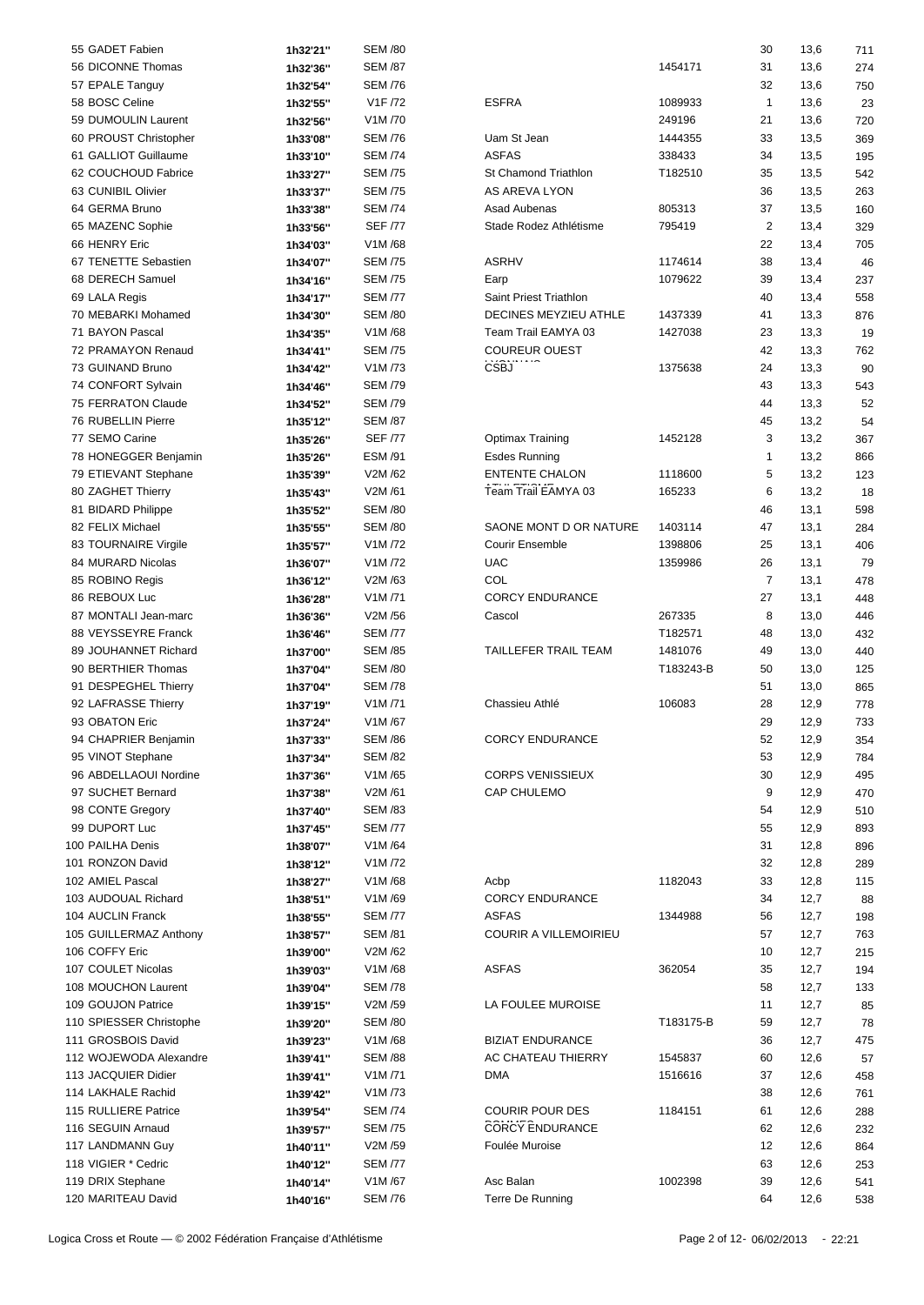| 121 DULAC Vincent          | 1h40'36" | V1M/64         | Uam St Jean               | 1056232    | 40             | 12,5 | 371 |
|----------------------------|----------|----------------|---------------------------|------------|----------------|------|-----|
| 122 CLET Denis             | 1h40'37" | V1M/73         | Ac Talant                 |            | 41             | 12,5 | 438 |
| 123 LOMBARDI Serge         | 1h40'46" | V1M/64         | <b>ASSP</b>               |            | 42             | 12,5 | 462 |
| 124 TACQUARD Wilfried      | 1h40'48" | <b>SEM /86</b> | ASCUL Jogging Avent.      | 1384305    | 65             | 12,5 | 416 |
| 125 VIDELO Philippe        |          | V2M /60        | EA MACON                  | 108067     | 13             | 12,5 |     |
|                            | 1h40'54" |                |                           |            |                |      | 285 |
| 126 JOUX Fabrice           | 1h41'03" | V1M/70         |                           |            | 43             | 12,5 | 557 |
| 127 MUSSARD Jean-pierre    | 1h41'08" | V1M/71         | Extrem Sud La Reunion     |            | 44             | 12,5 | 349 |
| 128 CHATAING Sebastien     | 1h41'11" | <b>SEM /79</b> |                           |            | 66             | 12,5 | 166 |
| 129 BROYER Laurent         | 1h41'13" | V1M /72        |                           | 0706778919 | 45             | 12,4 | 753 |
| 130 BACCONNIER Philippe    | 1h41'13" | V2M /62        |                           | 285180     | 14             | 12,4 | 27  |
| 131 SARTRE Guillaume       | 1h41'18" | <b>SEM /87</b> |                           |            | 67             | 12,4 | 129 |
| 132 NAGOT Fabrice          | 1h41'27" | V2M/63         | Ambérieu Marathon         |            | 15             | 12,4 | 201 |
| 133 CLERC Florian          | 1h41'40" | <b>ESM /92</b> |                           |            | $\overline{2}$ | 12,4 | 574 |
| 134 KABACHI Abdelkader     | 1h41'41" | V2M /55        | <b>CORPS VENISSIEUX</b>   |            | 16             | 12,4 | 493 |
|                            |          |                |                           |            | 46             |      |     |
| 135 CHAUTEMPS Eric         | 1h41'45" | V1M /73        | <b>Bouticycle Caluire</b> |            |                | 12,4 | 781 |
| 136 VALLONE Daniel         | 1h41'51" | V1M/67         |                           |            | 47             | 12,4 | 745 |
| 137 SAINT GERMAIN Johan    | 1h42'00" | <b>SEM /78</b> | Very Bad Gones            |            | 68             | 12,4 | 384 |
| 138 FOLLEAS Christian Joël | 1h42'16" | V2M /63        |                           |            | 17             | 12,3 | 805 |
| 139 BLUET Jean-marie       | 1h42'17" | V1M/71         | ArSL                      |            | 48             | 12,3 | 873 |
| 140 MOUETTE Edouard        | 1h42'18" | <b>SEM /84</b> | <b>Rillieux Triathlon</b> |            | 69             | 12,3 | 241 |
| 141 DEVISY Alain           | 1h42'19" | V1M/71         | <b>Rillieux Triathlon</b> |            | 49             | 12,3 | 335 |
| 142 LEHMANN Simon          | 1h42'27" | <b>SEM /85</b> | As Caluire Et Cuire       | 1224646    | 70             | 12,3 | 152 |
| 143 PUPIER Cedric          | 1h42'41" | <b>SEM /74</b> |                           |            | 71             | 12,3 | 164 |
| 144 MOSCATELLI Cedric      |          | V1M /70        |                           |            | 50             |      |     |
|                            | 1h42'50" |                |                           |            |                | 12,3 | 536 |
| 145 TORGUE Matthieu        | 1h42'50" | <b>SEM /88</b> | Mach 3 Triathlon          | 704877682  | 72             | 12,3 | 830 |
| 146 JOURDAN Joel           | 1h42'56" | V1M/66         | CAP CHULEMO               | 1339097    | 51             | 12,2 | 266 |
| 147 MAZILLIER Damien       | 1h42'59" | <b>SEM /84</b> |                           |            | 73             | 12,2 | 505 |
| 148 LEPINE Alexandre       | 1h43'02" | <b>SEM /84</b> |                           |            | 74             | 12,2 | 312 |
| 149 GRESSIER Yoan          | 1h43'06" | <b>SEM /80</b> |                           |            | 75             | 12,2 | 49  |
| 150 MARTINIE Bruno         | 1h43'08" | V1M/66         |                           |            | 52             | 12,2 | 528 |
| 151 PETITJEAN Sebastien    | 1h43'10" | <b>SEM /79</b> | Saone Mont D'or Nature    | 219531     | 76             | 12,2 | 785 |
| 152 CARBONEL Juliana       | 1h43'12" | <b>SEF /80</b> |                           | 1039662    | 4              | 12,2 | 380 |
| 153 PANAY Josselin         | 1h43'12" | <b>SEM /86</b> | AAAL                      | 1458230    | 77             | 12,2 | 279 |
|                            |          |                | Mach3 Triathlon           |            |                |      |     |
| 154 BLETON Yannick         | 1h43'15" | <b>SEM /80</b> |                           |            | 78             | 12,2 | 490 |
| 155 REMY Miguel            | 1h43'17" | V1M/72         | Eaaubusson                | 1291260    | 53             | 12,2 | 106 |
| 156 BABOU Philippe         | 1h43'23" | V1M/68         |                           |            | 54             | 12,2 | 599 |
| 157 LEMAITRE Mickael       | 1h43'42" | <b>SEM /75</b> |                           |            | 79             | 12,2 | 819 |
| 158 LIN WEE KUAN Cyril     | 1h43'56" | <b>SEM /86</b> |                           |            | 80             | 12,1 | 434 |
| 159 MIALON Nicolas         | 1h43'59" | <b>SEM /81</b> |                           |            | 81             | 12,1 | 143 |
| 160 MOREL Maurice          | 1h44'02" | V3M /50        | LONS ATHLETIC CLUB        | 1542997    |                | 12,1 | 97  |
| 161 DESOIL Pierre          | 1h44'04" | <b>SEM /84</b> |                           |            | 82             | 12,1 | 507 |
| 162 HOSTIER Severine       | 1h44'06" | V1F /72        | RUNISTA TRAIL             |            | $\overline{2}$ | 12,1 | 21  |
| 163 SAILLET Serge          | 1h44'13" | V1M/66         |                           |            | 55             | 12,1 | 489 |
|                            |          |                |                           |            |                |      |     |
| 164 MARCUCCI Gregory       | 1h44'26" | <b>SEM /85</b> | Trailoutdoor69            |            | 83             | 12,1 | 356 |
| 165 PELLETIER Jacques      | 1h44'29" | V2M /61        |                           |            | 18             | 12,1 | 847 |
| 166 MILLON Frederic        | 1h44'50" | V1M/64         | <b>ASFAS</b>              | 1172198    | 56             | 12,0 | 193 |
| 167 PASSERAT Baptiste      | 1h44'59" | <b>SEM /85</b> | ASCUL Jogging Avent.      | 1530124    | 84             | 12,0 | 413 |
| 168 ABDELKRIM Camel        | 1h45'19" | <b>SEM /81</b> | Heyrieux Course A Pied    |            | 85             | 12,0 | 186 |
| 169 RUELEN Anne            | 1h45'20" | V1F/69         | Ambérieu Marathon         | 178621     | 3              | 12,0 | 351 |
| 170 MAUGUIN Philippe       | 1h45'22" | V1M/68         | <b>CEGID Running Club</b> |            | 57             | 12,0 | 400 |
| 171 VINCENT Philippe       | 1h45'24" | V1M/71         |                           |            | 58             | 12,0 | 82  |
| 172 MONVENEUR Ludo         | 1h45'31" | V1M/71         | Jogging Jonage            |            | 59             | 11,9 | 328 |
| 173 MARTINEZ Eric          | 1h45'31" | V1M/66         |                           | 1547866    | 60             | 11,9 | 594 |
| 174 NEUMANN-RYSTOW Myriam  |          | <b>SEF /85</b> | Esl Pierre Bénite         | 1452726    | 5              | 11,9 |     |
|                            | 1h45'43" |                |                           |            |                |      | 870 |
| 175 CLARK Kevin            | 1h45'48" | <b>SEM /74</b> |                           |            | 86             | 11,9 | 803 |
| 176 ESPARVIER Pascal       | 1h45'51" | V1M/68         |                           |            | 61             | 11,9 | 59  |
| 177 LARME Joel             | 1h45'59" | V1M/64         | ASCUL Jogging Avent.      | 423950     | 62             | 11,9 | 412 |
| 178 GADET Christophe       | 1h46'07" | V1M /72        |                           |            | 63             | 11,9 | 715 |
| 179 GUION David            | 1h46'12" | V1M /73        | Casino Running            |            | 64             | 11,9 | 372 |
| 180 COURIVAUD Nicolas      | 1h46'23" | <b>SEM /81</b> |                           |            | 87             | 11,8 | 566 |
| 181 DOUCET David           | 1h46'34" | <b>SEM /74</b> | <b>ASFAS</b>              | 1063447    | 88             | 11,8 | 197 |
| 182 BRESSOT-PERRIN Hubert  | 1h46'37" | V3M /51        |                           |            | $\overline{2}$ | 11,8 | 521 |
| 183 TORRES Frédéric        |          | <b>SEM /75</b> |                           |            | 89             | 11,8 | 884 |
|                            | 1h46'39" |                |                           |            |                |      |     |
| 184 CANDY Laure            | 1h46'43" | <b>SEF /87</b> | Usc Athlé                 | 335290     | 6              | 11,8 | 816 |
| 185 JOUBERT Pascal         | 1h46'52" | V1M/64         |                           |            | 65             | 11,8 | 736 |
| 186 JEANNIN Marine         | 1h46'53" | <b>SEF /86</b> | <b>Rillieux Triathlon</b> |            | $\overline{7}$ | 11,8 | 249 |

| 121 DULAC Vincent          | 1h40'36" | V1M/64                          | Uam St Jean               | 1056232    | 40             | 12,5 | 371 |
|----------------------------|----------|---------------------------------|---------------------------|------------|----------------|------|-----|
| 122 CLET Denis             | 1h40'37" | V1M /73                         | Ac Talant                 |            | 41             | 12,5 | 438 |
| 123 LOMBARDI Serge         | 1h40'46" | V1M/64                          | ASSP                      |            | 42             | 12,5 | 462 |
| 124 TACQUARD Wilfried      |          | <b>SEM /86</b>                  | ASCUL Jogging Avent.      | 1384305    | 65             | 12,5 | 416 |
|                            | 1h40'48" |                                 |                           |            |                |      |     |
| 125 VIDELO Philippe        | 1h40'54" | V2M /60                         | <b>EA MACON</b>           | 108067     | 13             | 12,5 | 285 |
| 126 JOUX Fabrice           | 1h41'03" | V1M/70                          |                           |            | 43             | 12,5 | 557 |
| 127 MUSSARD Jean-pierre    | 1h41'08" | V1M/71                          | Extrem Sud La Reunion     |            | 44             | 12,5 | 349 |
| 128 CHATAING Sebastien     | 1h41'11" | <b>SEM /79</b>                  |                           |            | 66             | 12,5 | 166 |
| 129 BROYER Laurent         | 1h41'13" | V1M /72                         |                           | 0706778919 | 45             | 12,4 | 753 |
| 130 BACCONNIER Philippe    | 1h41'13" | V2M /62                         |                           | 285180     | 14             | 12,4 | 27  |
| 131 SARTRE Guillaume       | 1h41'18" | <b>SEM /87</b>                  |                           |            | 67             | 12,4 | 129 |
| 132 NAGOT Fabrice          | 1h41'27" | V2M /63                         | Ambérieu Marathon         |            | 15             | 12,4 | 201 |
| 133 CLERC Florian          | 1h41'40" | <b>ESM /92</b>                  |                           |            | 2              | 12,4 | 574 |
| 134 KABACHI Abdelkader     | 1h41'41" | V2M /55                         | <b>CORPS VENISSIEUX</b>   |            | 16             | 12,4 | 493 |
| 135 CHAUTEMPS Eric         |          | V1M/73                          | <b>Bouticycle Caluire</b> |            | 46             | 12,4 |     |
|                            | 1h41'45" |                                 |                           |            |                |      | 781 |
| 136 VALLONE Daniel         | 1h41'51" | V1M/67                          |                           |            | 47             | 12,4 | 745 |
| 137 SAINT GERMAIN Johan    | 1h42'00" | <b>SEM /78</b>                  | Very Bad Gones            |            | 68             | 12,4 | 384 |
| 138 FOLLEAS Christian Joël | 1h42'16" | V2M /63                         |                           |            | 17             | 12,3 | 805 |
| 139 BLUET Jean-marie       | 1h42'17" | V1M/71                          | ArSL                      |            | 48             | 12,3 | 873 |
| 140 MOUETTE Edouard        | 1h42'18" | <b>SEM /84</b>                  | <b>Rillieux Triathlon</b> |            | 69             | 12,3 | 241 |
| 141 DEVISY Alain           | 1h42'19" | V <sub>1</sub> M <sub>/71</sub> | <b>Rillieux Triathlon</b> |            | 49             | 12,3 | 335 |
| 142 LEHMANN Simon          | 1h42'27" | <b>SEM /85</b>                  | As Caluire Et Cuire       | 1224646    | 70             | 12,3 | 152 |
| 143 PUPIER Cedric          | 1h42'41" | <b>SEM /74</b>                  |                           |            | 71             | 12,3 | 164 |
| 144 MOSCATELLI Cedric      | 1h42'50" | V1M /70                         |                           |            | 50             | 12,3 | 536 |
| 145 TORGUE Matthieu        | 1h42'50" | <b>SEM /88</b>                  | Mach 3 Triathlon          | 704877682  | 72             | 12,3 | 830 |
|                            |          |                                 |                           |            |                |      |     |
| 146 JOURDAN Joel           | 1h42'56" | V1M/66                          | <b>CAP CHULEMO</b>        | 1339097    | 51             | 12,2 | 266 |
| 147 MAZILLIER Damien       | 1h42'59" | <b>SEM /84</b>                  |                           |            | 73             | 12,2 | 505 |
| 148 LEPINE Alexandre       | 1h43'02" | <b>SEM /84</b>                  |                           |            | 74             | 12,2 | 312 |
| 149 GRESSIER Yoan          | 1h43'06" | <b>SEM /80</b>                  |                           |            | 75             | 12,2 | 49  |
| 150 MARTINIE Bruno         | 1h43'08" | V1M/66                          |                           |            | 52             | 12,2 | 528 |
| 151 PETITJEAN Sebastien    | 1h43'10" | <b>SEM /79</b>                  | Saone Mont D'or Nature    | 219531     | 76             | 12,2 | 785 |
| 152 CARBONEL Juliana       | 1h43'12" | <b>SEF /80</b>                  |                           | 1039662    | 4              | 12,2 | 380 |
| 153 PANAY Josselin         | 1h43'12" | <b>SEM /86</b>                  | AAAL                      | 1458230    | 77             | 12,2 | 279 |
| 154 BLETON Yannick         | 1h43'15" | <b>SEM /80</b>                  | Mach3 Triathlon           |            | 78             | 12,2 | 490 |
| 155 REMY Miguel            | 1h43'17" | V1M /72                         | Eaaubusson                | 1291260    | 53             | 12,2 | 106 |
| 156 BABOU Philippe         | 1h43'23" | V1M/68                          |                           |            | 54             | 12,2 | 599 |
| 157 LEMAITRE Mickael       |          | <b>SEM /75</b>                  |                           |            | 79             | 12,2 |     |
|                            | 1h43'42" |                                 |                           |            |                |      | 819 |
| 158 LIN WEE KUAN Cyril     | 1h43'56" | <b>SEM /86</b>                  |                           |            | 80             | 12,1 | 434 |
| 159 MIALON Nicolas         | 1h43'59" | <b>SEM /81</b>                  |                           |            | 81             | 12,1 | 143 |
| 160 MOREL Maurice          | 1h44'02" | V3M /50                         | LONS ATHLETIC CLUB        | 1542997    |                | 12,1 | 97  |
| 161 DESOIL Pierre          | 1h44'04" | <b>SEM /84</b>                  |                           |            | 82             | 12,1 | 507 |
| 162 HOSTIER Severine       | 1h44'06" | V1F /72                         | <b>RUNISTA TRAIL</b>      |            | $\overline{2}$ | 12,1 | 21  |
| 163 SAILLET Serge          | 1h44'13" | V1M/66                          |                           |            | 55             | 12,1 | 489 |
| 164 MARCUCCI Gregory       | 1h44'26" | <b>SEM /85</b>                  | Trailoutdoor69            |            | 83             | 12,1 | 356 |
| 165 PELLETIER Jacques      | 1h44'29" | V2M /61                         |                           |            | 18             | 12,1 | 847 |
| 166 MILLON Frederic        | 1h44'50" | V1M/64                          | <b>ASFAS</b>              | 1172198    | 56             | 12,0 | 193 |
| 167 PASSERAT Baptiste      | 1h44'59" | <b>SEM /85</b>                  | ASCUL Jogging Avent.      | 1530124    | 84             | 12,0 | 413 |
| 168 ABDELKRIM Camel        |          | <b>SEM /81</b>                  | Heyrieux Course A Pied    |            |                |      |     |
|                            | 1h45'19" |                                 |                           |            | 85             | 12,0 | 186 |
| 169 RUELEN Anne            | 1h45'20" | V1F /69                         | Ambérieu Marathon         | 178621     | 3              | 12,0 | 351 |
| 170 MAUGUIN Philippe       | 1h45'22" | V1M/68                          | <b>CEGID Running Club</b> |            | 57             | 12,0 | 400 |
| 171 VINCENT Philippe       | 1h45'24" | V1M/71                          |                           |            | 58             | 12,0 | 82  |
| 172 MONVENEUR Ludo         | 1h45'31" | V1M/71                          | Jogging Jonage            |            | 59             | 11,9 | 328 |
| 173 MARTINEZ Eric          | 1h45'31" | V1M/66                          |                           | 1547866    | 60             | 11,9 | 594 |
| 174 NEUMANN-RYSTOW Myriam  | 1h45'43" | <b>SEF /85</b>                  | Esl Pierre Bénite         | 1452726    | 5              | 11,9 | 870 |
| 175 CLARK Kevin            | 1h45'48" | <b>SEM /74</b>                  |                           |            | 86             | 11,9 | 803 |
| 176 ESPARVIER Pascal       | 1h45'51" | V1M/68                          |                           |            | 61             | 11,9 | 59  |
| 177 LARME Joel             | 1h45'59" | V1M/64                          | ASCUL Jogging Avent.      | 423950     | 62             | 11,9 | 412 |
| 178 GADET Christophe       |          | V1M /72                         |                           |            | 63             |      |     |
|                            | 1h46'07" |                                 |                           |            |                | 11,9 | 715 |
| 179 GUION David            | 1h46'12" | V1M /73                         | Casino Running            |            | 64             | 11,9 | 372 |
| 180 COURIVAUD Nicolas      | 1h46'23" | <b>SEM /81</b>                  |                           |            | 87             | 11,8 | 566 |
| 181 DOUCET David           | 1h46'34" | <b>SEM /74</b>                  | <b>ASFAS</b>              | 1063447    | 88             | 11,8 | 197 |
| 182 BRESSOT-PERRIN Hubert  | 1h46'37" | V3M /51                         |                           |            | 2              | 11,8 | 521 |
| 183 TORRES Frédéric        | 1h46'39" | <b>SEM /75</b>                  |                           |            | 89             | 11,8 | 884 |
| 184 CANDY Laure            | 1h46'43" | <b>SEF /87</b>                  | Usc Athlé                 | 335290     | 6              | 11,8 | 816 |
| 185 JOUBERT Pascal         | 1h46'52" | V1M/64                          |                           |            | 65             | 11,8 | 736 |
| 186 JEANNIN Marine         | 1h46'53" | <b>SEF /86</b>                  | <b>Rillieux Triathlon</b> |            | $\overline{7}$ | 11,8 | 249 |
|                            |          |                                 |                           |            |                |      |     |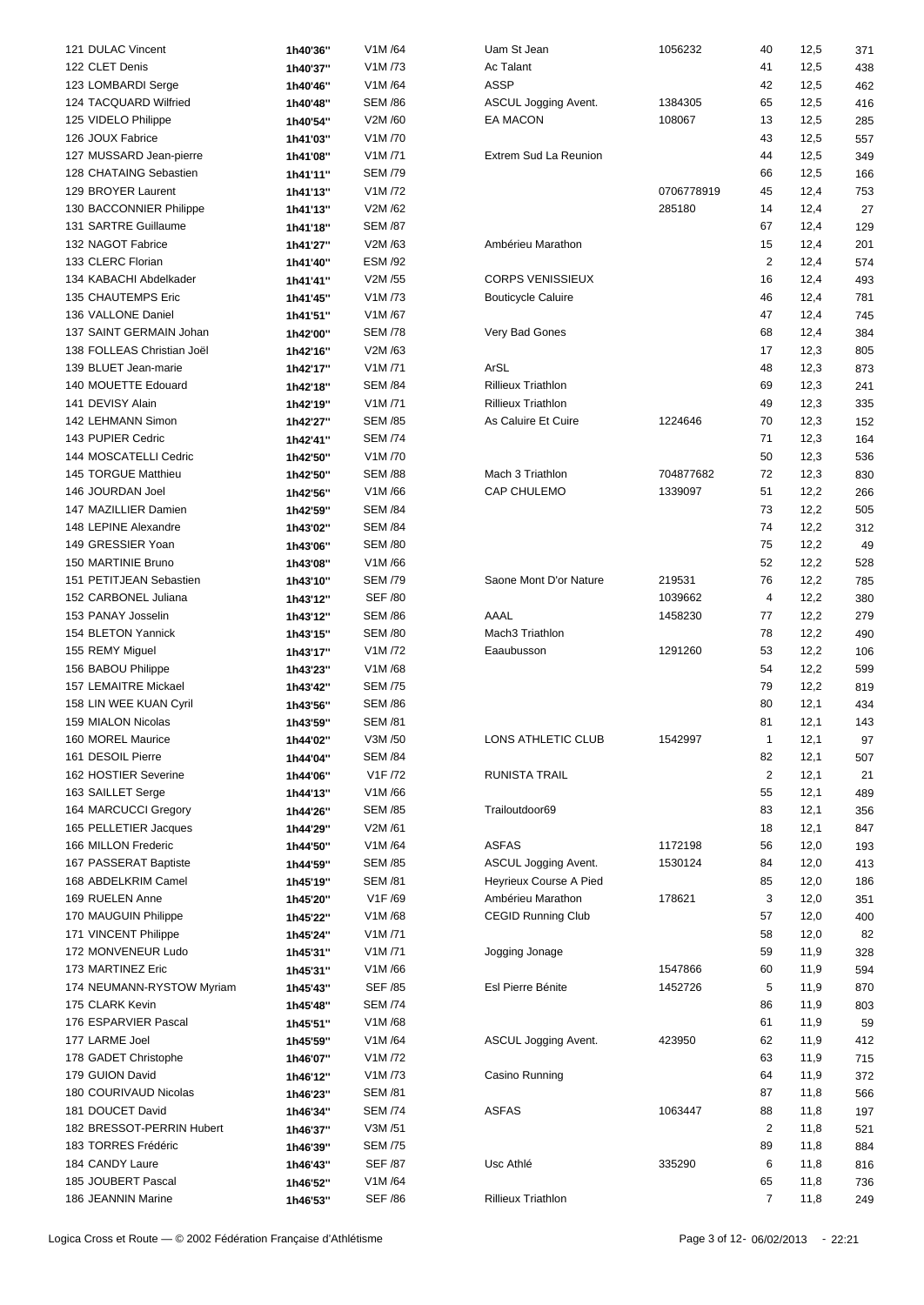| 187 SEDILLEROU Cédric      | 1h46'53" | <b>SEM /77</b> |                           |         | 90  | 11,8 | 583 |
|----------------------------|----------|----------------|---------------------------|---------|-----|------|-----|
| 188 ROUMIGUIERES Pascal    | 1h46'58" | V1M/69         | <b>AC TASSIN</b>          | 272395  | 66  | 11,8 | 492 |
| 189 JANNOT Edouard         | 1h47'06" | <b>SEM /85</b> |                           |         | 91  | 11,8 | 240 |
| 190 BOYER Jean Michel      | 1h47'16" | V2M /60        |                           |         | 19  | 11,7 | 188 |
| 191 CHEVALLIER Christian   |          | V1M/66         |                           |         | 67  | 11,7 |     |
|                            | 1h47'18" |                |                           |         |     |      | 706 |
| 192 JURADO Damien          | 1h47'24" | <b>SEM /76</b> |                           | 1384940 | 92  | 11,7 | 708 |
| 193 GROUSSIN Mathieu       | 1h47'30" | <b>SEM /86</b> | AAAL                      | 1485276 | 93  | 11,7 | 260 |
| 194 LOCATELLI Louis        | 1h47'35" | <b>SEM /77</b> | Bron 'z 'amis             |         | 94  | 11,7 | 165 |
| 195 MENON Alexandre        | 1h47'37" | <b>SEM /78</b> |                           |         | 95  | 11,7 | 101 |
| 196 DUBOST-MARTIN Rodolphe | 1h47'38" | V1M/69         |                           |         | 68  | 11,7 | 397 |
| 197 GIRARD * Stéphane      | 1h47'48" | <b>SEM /76</b> | RUNISTA TRAIL             |         | 96  | 11,7 | 350 |
| 198 LECULIER Richard       | 1h47'50" | V1M/65         |                           |         | 69  | 11,7 | 572 |
| 199 CLAVIERES Stephane     | 1h47'56" | V1M/67         | <b>UAC</b>                | 1359369 | 70  | 11,7 | 81  |
| 200 COUTURIER César        | 1h48'00" | V1M /73        |                           |         | 71  | 11,7 | 120 |
| 201 PERRIER Patrick        | 1h48'04" | V2M /60        |                           |         | 20  | 11,7 | 99  |
|                            |          | V1M/66         |                           |         | 72  |      |     |
| 202 MATHEY Thierry         | 1h48'08" |                | Asc MIONNAY               |         |     | 11,7 | 461 |
| 203 GROS Julien            | 1h48'13" | <b>SEM /79</b> |                           |         | 97  | 11,6 | 311 |
| 204 MOREL Alain            | 1h48'15" | V1M/64         | CAP CHULEMO               |         | 73  | 11,6 | 262 |
| 205 BOLLIET * Emmanuel     | 1h48'17" | V1M /73        |                           |         | 74  | 11,6 | 429 |
| 206 PERRET Franck          | 1h48'18" | V2M /60        |                           |         | 21  | 11,6 | 714 |
| 207 BOULHAUT Christian     | 1h48'20" | V1M/64         |                           |         | 75  | 11,6 | 393 |
| 208 MARTIN Laurent         | 1h48'20" | V1M/70         |                           |         | 76  | 11,6 | 468 |
| 209 PERRIN Stephane        | 1h48'21" | <b>SEM /89</b> |                           |         | 98  | 11,6 | 782 |
| 210 JABOULAY Daniel        | 1h48'30" | V2M /58        |                           |         | 22  | 11,6 | 533 |
| 211 TOULOUSE Philippe      |          | V2M /55        |                           |         | 23  | 11,6 |     |
|                            | 1h48'45" |                |                           |         |     |      | 570 |
| 212 MANGEOL Guillaume      | 1h48'51" | <b>ESM /92</b> | <b>BIZIAT ENDURANCE</b>   |         | 3   | 11,6 | 798 |
| 213 PELEGRIN Frank         | 1h48'52" | V1M/71         |                           |         | 77  | 11,6 | 843 |
| 214 GASQUÈRES Jean         | 1h48'58" | <b>ESM /93</b> |                           |         | 4   | 11,6 | 340 |
| 215 CHALUMEAU Patrick      | 1h49'06" | V1M/65         |                           |         | 78  | 11,5 | 820 |
| 216 MANTEAUX Gregoire      | 1h49'11" | V1M /73        |                           |         | 79  | 11,5 | 130 |
| 217 COUSTAUD Guillaume     | 1h49'25" | V1M/69         | Guillaume Coustaud        |         | 80  | 11,5 | 122 |
| 218 GAUTHEREAU Ludovic     | 1h49'35" | <b>SEM /83</b> |                           |         | 99  | 11,5 | 577 |
| 219 FALCON Romain          | 1h49'56" | ESM /91        |                           |         | 5   | 11,5 | 317 |
| 220 DROUIN Didier          | 1h50'02" | V1M/64         |                           |         | 81  | 11,5 | 739 |
|                            |          |                |                           |         |     |      |     |
| 221 ARCHENY Jean-pierre    | 1h50'11" | V1M/68         |                           |         | 82  | 11,4 | 898 |
| 222 DEBONO Emilien         | 1h50'12" | <b>SEM /84</b> |                           |         | 100 | 11,4 | 341 |
| 223 DEBONO Christian       | 1h50'13" | V2M /55        | Cmi                       | 762664  | 24  | 11,4 | 315 |
| 224 FURNION Eric           | 1h50'15" | V1M/69         |                           |         | 83  | 11,4 | 454 |
| 225 CORDONNIER * Rémi      | 1h50'18" | <b>SEM /77</b> |                           |         | 101 | 11,4 | 500 |
| 226 COLOGNE Jordan         | 1h50'22" | <b>SEM /89</b> |                           |         | 102 | 11,4 | 56  |
| 227 RUBERTI Roland         | 1h50'35" | V2M /63        |                           |         | 25  | 11,4 | 826 |
| 228 TATE Erwan             | 1h50'36" | V1M/71         |                           |         | 84  | 11,4 | 537 |
| 229 FOURN Olivier          | 1h50'47" | <b>SEM /77</b> |                           |         | 103 | 11,4 | 277 |
| 230 HUSSON Andre-michel    | 1h50'49" | V2M /63        | Fac Andrezieux            | 116577  | 26  | 11,4 | 488 |
|                            |          |                |                           |         |     |      |     |
| 231 DE OLIVEIRA Alfredo    | 1h50'49" | V1M/64         | Fac Andrezieux            | 1055506 | 85  | 11,4 | 183 |
| 232 LEVEUGLE Lionel        | 1h50'56" | V1M/69         |                           |         | 86  | 11,4 | 83  |
| 233 EYSSARD Jean Baptiste  | 1h51'00" | <b>SEM /78</b> |                           |         | 104 | 11,4 | 728 |
| 234 MARTINEZ Julien        | 1h51'05" | <b>SEM /80</b> | Team CCAP                 | 1547325 | 105 | 11,3 | 455 |
| 235 FOULON Pierre-yves     | 1h51'05" | V1M/68         |                           |         | 87  | 11,3 | 314 |
| 236 VARREL Sandrine        | 1h51'09" | <b>SEF /76</b> | Amberieu Marathon         | 1113278 | 8   | 11,3 | 811 |
| 237 CAPRA Hervé            | 1h51'10" | V1M/66         |                           |         | 88  | 11,3 | 564 |
| 238 COURBON Jean-jacques   | 1h51'16" | V1M /65        | ASCUL Jogging Avent.      |         | 89  | 11,3 | 411 |
| 239 TENETTE Magali         | 1h51'17" | <b>SEF /75</b> | <b>ASRHV</b>              | 1437132 | 9   | 11,3 | 43  |
| 240 THARION Mathieu        | 1h51'24" | <b>SEM /84</b> |                           | 1477231 | 106 | 11,3 | 730 |
|                            |          |                |                           |         |     |      |     |
| 241 FEBVAY Michel          | 1h51'26" | <b>SEM /85</b> | <b>Team RAIDLIGHT</b>     |         | 107 | 11,3 | 202 |
| 242 ROCHAS Vilvan          | 1h51'31" | V1M/71         |                           |         | 90  | 11,3 | 591 |
| 243 DITTMAR Julien         | 1h51'35" | <b>SEM /76</b> | <b>CEGID Running Club</b> |         | 108 | 11,3 | 401 |
| 244 MARAUX Christophe      | 1h51'44" | <b>SEM /81</b> | Trail Outdoor 69          |         | 109 | 11,3 | 804 |
| 245 WIDMER * Sébastien     | 1h52'03" | <b>SEM /75</b> | Runista 'trail            |         | 110 | 11,2 | 834 |
| 246 BOYER Alexis           | 1h52'04" | <b>SEM /77</b> |                           |         | 111 | 11,2 | 716 |
| 247 TEMPERE Pascal         | 1h52'10" | V1M/68         |                           |         | 91  | 11,2 | 293 |
| 248 GOLDFARB Hervé         | 1h52'10" | <b>SEM /79</b> |                           |         | 112 | 11,2 | 580 |
| 249 BOURDON Herve          | 1h52'17" | <b>SEM /82</b> | SAONE MONT D OR NATURE    | 1389452 | 113 | 11,2 | 220 |
|                            |          |                |                           |         |     |      |     |
| 250 PERRAUD Raphael        | 1h52'21" | <b>SEM /89</b> |                           |         | 114 | 11,2 | 874 |
| 251 MINSSIEUX Bruno        | 1h52'26" | V2M /61        |                           |         | 27  | 11,2 | 218 |
| 252 MONTESSUIS Hervé       | 1h52'28" | V1M /66        |                           |         | 92  | 11,2 | 229 |

| 187 SEDILLEROU Cédric      | 1h46'53" | <b>SEM /77</b> |                           |         | 90  | 11,8 | 583 |
|----------------------------|----------|----------------|---------------------------|---------|-----|------|-----|
| 188 ROUMIGUIERES Pascal    | 1h46'58" | V1M/69         | <b>AC TASSIN</b>          | 272395  | 66  | 11,8 | 492 |
| 189 JANNOT Edouard         | 1h47'06" | <b>SEM /85</b> |                           |         | 91  | 11,8 | 240 |
| 190 BOYER Jean Michel      | 1h47'16" | V2M /60        |                           |         | 19  | 11,7 | 188 |
| 191 CHEVALLIER Christian   | 1h47'18" | V1M/66         |                           |         | 67  | 11,7 | 706 |
| 192 JURADO Damien          | 1h47'24" | <b>SEM /76</b> |                           | 1384940 | 92  | 11,7 | 708 |
| 193 GROUSSIN Mathieu       |          | <b>SEM /86</b> | AAAL                      | 1485276 | 93  | 11,7 |     |
| 194 LOCATELLI Louis        | 1h47'30" |                |                           |         |     |      | 260 |
|                            | 1h47'35" | <b>SEM /77</b> | Bron 'z 'amis             |         | 94  | 11,7 | 165 |
| 195 MENON Alexandre        | 1h47'37" | <b>SEM /78</b> |                           |         | 95  | 11,7 | 101 |
| 196 DUBOST-MARTIN Rodolphe | 1h47'38" | V1M/69         |                           |         | 68  | 11,7 | 397 |
| 197 GIRARD * Stéphane      | 1h47'48" | <b>SEM /76</b> | <b>RUNISTA TRAIL</b>      |         | 96  | 11,7 | 350 |
| 198 LECULIER Richard       | 1h47'50" | V1M/65         |                           |         | 69  | 11,7 | 572 |
| 199 CLAVIERES Stephane     | 1h47'56" | V1M/67         | <b>UAC</b>                | 1359369 | 70  | 11,7 | 81  |
| 200 COUTURIER César        | 1h48'00" | V1M /73        |                           |         | 71  | 11,7 | 120 |
| 201 PERRIER Patrick        | 1h48'04" | V2M /60        |                           |         | 20  | 11,7 | 99  |
| 202 MATHEY Thierry         | 1h48'08" | V1M/66         | Asc MIONNAY               |         | 72  | 11,7 | 461 |
| 203 GROS Julien            | 1h48'13" | <b>SEM /79</b> |                           |         | 97  | 11,6 | 311 |
| 204 MOREL Alain            | 1h48'15" | V1M/64         | <b>CAP CHULEMO</b>        |         | 73  | 11,6 | 262 |
| 205 BOLLIET * Emmanuel     | 1h48'17" | V1M /73        |                           |         | 74  | 11,6 | 429 |
| 206 PERRET Franck          | 1h48'18" | V2M /60        |                           |         | 21  | 11,6 | 714 |
| 207 BOULHAUT Christian     | 1h48'20" | V1M/64         |                           |         | 75  | 11,6 | 393 |
| 208 MARTIN Laurent         | 1h48'20" | V1M /70        |                           |         | 76  | 11,6 | 468 |
| 209 PERRIN Stephane        | 1h48'21" | <b>SEM /89</b> |                           |         | 98  | 11,6 | 782 |
| 210 JABOULAY Daniel        |          | V2M /58        |                           |         | 22  | 11,6 |     |
| 211 TOULOUSE Philippe      | 1h48'30" |                |                           |         | 23  |      | 533 |
|                            | 1h48'45" | V2M /55        |                           |         |     | 11,6 | 570 |
| 212 MANGEOL Guillaume      | 1h48'51" | <b>ESM /92</b> | <b>BIZIAT ENDURANCE</b>   |         | 3   | 11,6 | 798 |
| 213 PELEGRIN Frank         | 1h48'52" | V1M/71         |                           |         | 77  | 11,6 | 843 |
| 214 GASQUÈRES Jean         | 1h48'58" | <b>ESM /93</b> |                           |         | 4   | 11,6 | 340 |
| 215 CHALUMEAU Patrick      | 1h49'06" | V1M/65         |                           |         | 78  | 11,5 | 820 |
| 216 MANTEAUX Gregoire      | 1h49'11" | V1M /73        |                           |         | 79  | 11,5 | 130 |
| 217 COUSTAUD Guillaume     | 1h49'25" | V1M/69         | <b>Guillaume Coustaud</b> |         | 80  | 11,5 | 122 |
| 218 GAUTHEREAU Ludovic     | 1h49'35" | <b>SEM /83</b> |                           |         | 99  | 11,5 | 577 |
| 219 FALCON Romain          | 1h49'56" | ESM /91        |                           |         | 5   | 11,5 | 317 |
| 220 DROUIN Didier          | 1h50'02" | V1M/64         |                           |         | 81  | 11,5 | 739 |
| 221 ARCHENY Jean-pierre    | 1h50'11" | V1M/68         |                           |         | 82  | 11,4 | 898 |
| 222 DEBONO Emilien         | 1h50'12" | <b>SEM /84</b> |                           |         | 100 | 11,4 | 341 |
| 223 DEBONO Christian       | 1h50'13" | V2M /55        | Cmi                       | 762664  | 24  | 11,4 | 315 |
| 224 FURNION Eric           | 1h50'15" | V1M/69         |                           |         | 83  | 11,4 | 454 |
| 225 CORDONNIER * Rémi      | 1h50'18" | <b>SEM /77</b> |                           |         | 101 | 11,4 | 500 |
| 226 COLOGNE Jordan         | 1h50'22" | <b>SEM /89</b> |                           |         | 102 | 11,4 | 56  |
| 227 RUBERTI Roland         | 1h50'35" | V2M/63         |                           |         | 25  | 11,4 | 826 |
| 228 TATE Erwan             | 1h50'36" | V1M/71         |                           |         | 84  | 11,4 | 537 |
| 229 FOURN Olivier          |          | <b>SEM /77</b> |                           |         | 103 | 11,4 |     |
|                            | 1h50'47" |                |                           |         |     |      | 277 |
| 230 HUSSON Andre-michel    | 1h50'49" | V2M /63        | Fac Andrezieux            | 116577  | 26  | 11,4 | 488 |
| 231 DE OLIVEIRA Alfredo    | 1h50'49" | V1M/64         | Fac Andrezieux            | 1055506 | 85  | 11,4 | 183 |
| 232 LEVEUGLE Lionel        | 1h50'56" | V1M/69         |                           |         | 86  | 11,4 | 83  |
| 233 EYSSARD Jean Baptiste  | 1h51'00" | <b>SEM /78</b> |                           |         | 104 | 11,4 | 728 |
| 234 MARTINEZ Julien        | 1h51'05" | <b>SEM /80</b> | Team CCAP                 | 1547325 | 105 | 11,3 | 455 |
| 235 FOULON Pierre-yves     | 1h51'05" | V1M/68         |                           |         | 87  | 11,3 | 314 |
| 236 VARREL Sandrine        | 1h51'09" | <b>SEF /76</b> | Amberieu Marathon         | 1113278 | 8   | 11,3 | 811 |
| 237 CAPRA Hervé            | 1h51'10" | V1M/66         |                           |         | 88  | 11,3 | 564 |
| 238 COURBON Jean-jacques   | 1h51'16" | V1M/65         | ASCUL Jogging Avent.      |         | 89  | 11,3 | 411 |
| 239 TENETTE Magali         | 1h51'17" | <b>SEF /75</b> | <b>ASRHV</b>              | 1437132 | 9   | 11,3 | 43  |
| 240 THARION Mathieu        | 1h51'24" | <b>SEM /84</b> |                           | 1477231 | 106 | 11,3 | 730 |
| 241 FEBVAY Michel          | 1h51'26" | <b>SEM /85</b> | <b>Team RAIDLIGHT</b>     |         | 107 | 11,3 | 202 |
| 242 ROCHAS Vilvan          | 1h51'31" | V1M/71         |                           |         | 90  | 11,3 | 591 |
| 243 DITTMAR Julien         | 1h51'35" | <b>SEM /76</b> | <b>CEGID Running Club</b> |         | 108 | 11,3 | 401 |
| 244 MARAUX Christophe      | 1h51'44" | <b>SEM /81</b> | Trail Outdoor 69          |         | 109 | 11,3 | 804 |
| 245 WIDMER * Sébastien     | 1h52'03" | <b>SEM /75</b> | Runista 'trail            |         | 110 | 11,2 |     |
|                            |          |                |                           |         |     |      | 834 |
| 246 BOYER Alexis           | 1h52'04" | <b>SEM /77</b> |                           |         | 111 | 11,2 | 716 |
| 247 TEMPERE Pascal         | 1h52'10" | V1M/68         |                           |         | 91  | 11,2 | 293 |
| 248 GOLDFARB Hervé         | 1h52'10" | <b>SEM /79</b> |                           |         | 112 | 11,2 | 580 |
| 249 BOURDON Herve          | 1h52'17" | <b>SEM /82</b> | SAONE MONT D OR NATURE    | 1389452 | 113 | 11,2 | 220 |
| 250 PERRAUD Raphael        | 1h52'21" | <b>SEM /89</b> |                           |         | 114 | 11,2 | 874 |
| 251 MINSSIEUX Bruno        | 1h52'26" | V2M /61        |                           |         | 27  | 11,2 | 218 |
| 252 MONTESSUIS Hervé       | 1h52'28" | V1M/66         |                           |         | 92  | 11,2 | 229 |
|                            |          |                |                           |         |     |      |     |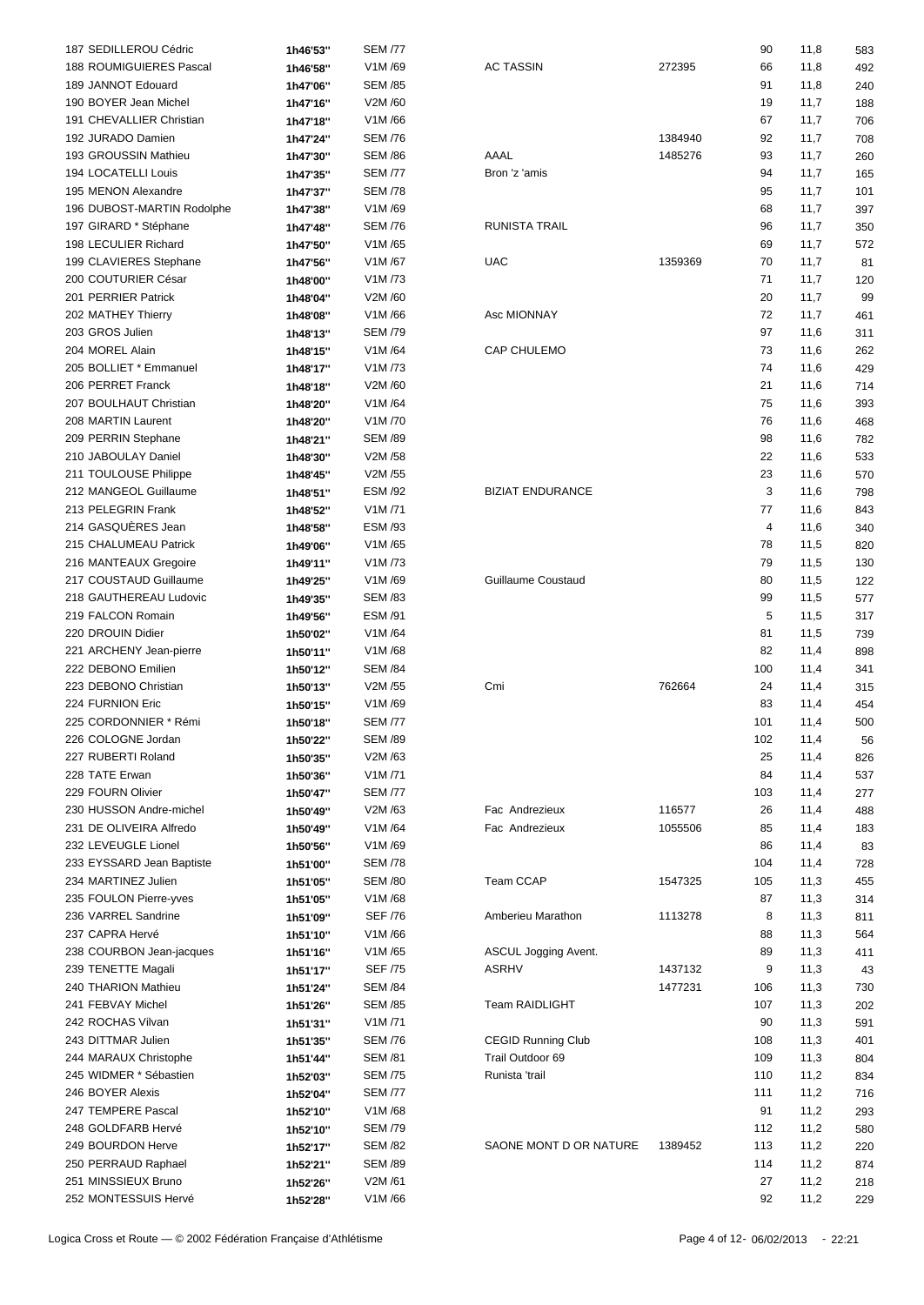| 253 COMACLE Gerard       | 1h52'44" | V2M /63                         | <b>Foulee Vourloise</b>     |
|--------------------------|----------|---------------------------------|-----------------------------|
| 254 ARCIN Christophe     | 1h52'49" | <b>SEM /82</b>                  |                             |
| 255 REY Sebastien        | 1h52'52" | <b>SEM /78</b>                  |                             |
| 256 WAWRZYNIAK Laurent   |          | <b>SEM /76</b>                  |                             |
|                          | 1h52'58" |                                 | <b>Tipunch Running Team</b> |
| 257 STUPACK Gregory      | 1h53'01" | <b>SEM /85</b>                  | <b>Team RAIDLIGHT</b>       |
| 258 PLANSSON Gregorian   | 1h53'03" | <b>SEM /77</b>                  |                             |
| 259 MOLLAR Frederic      | 1h53'05" | V1M/67                          | St PRIEST TRIATHLON         |
| 260 BOUDON Maxence       | 1h53'20" | <b>SEM /75</b>                  | Jocel                       |
| 261 VAUDELIN Maxence     | 1h53'22" | <b>SEM /89</b>                  | <b>FC GUEUGNON</b>          |
| 262 VAUDELIN Eric        | 1h53'23" | V1M/64                          |                             |
| 263 NOIRY Jean Pierre    | 1h53'26" | V3M /52                         | Haut du Iyonnais            |
| 264 MERCIER Matthieu     | 1h53'27" | <b>SEM /80</b>                  |                             |
|                          |          |                                 |                             |
| 265 PAILLET Christophe   | 1h53'27" | V1M /73                         |                             |
| 266 FEUGAS Thomas        | 1h53'31" | <b>SEM /78</b>                  | AS AREVA LYON               |
| 267 BOLLARD Stephane     | 1h53'44" | <b>SEM /89</b>                  |                             |
| 268 GARNIER Pierre       | 1h53'49" | <b>SEM /83</b>                  | Les Éclairs De La Mache     |
| 269 BIALEK Gerard        | 1h53'50" | V2M /62                         | <b>ACVS</b>                 |
| 270 DOYEN Olivier        | 1h53'51" | <b>SEM /74</b>                  | <b>ASFAS</b>                |
| 271 BADIN Daniel         | 1h53'52" | V2M /56                         | AS AREVA LYON               |
| 272 ALBERT Sebastien     | 1h53'59" | <b>SEM /77</b>                  | <b>ACVS</b>                 |
| 273 RUCHON Sylvain       | 1h54'05" | <b>SEM /77</b>                  |                             |
| 274 GHARBI Semir         |          | <b>SEM /75</b>                  |                             |
|                          | 1h54'10" |                                 |                             |
| 275 VANDERCAMERE Eric    | 1h54'15" | <b>SEM /75</b>                  |                             |
| 276 ROBET Nathalie       | 1h54'21" | <b>SEF /88</b>                  | AAAL                        |
| 277 TALEB Yannick        | 1h54'25" | <b>SEM /88</b>                  |                             |
| 278 BESSET Olivier       | 1h54'28" | V1M /73                         |                             |
| 279 COQUET William       | 1h54'30" | V1M /65                         |                             |
| 280 ROUSSET Patrick      | 1h54'31" | V2M /59                         |                             |
| 281 PAGUET Stéphane      | 1h54'33" | V1M /73                         |                             |
| 282 LAURENT Thierry      | 1h54'57" | V1M/68                          | EA MACON                    |
| 283 MATHURIN Damien      | 1h55'02" | V <sub>1</sub> M <sub>73</sub>  |                             |
| 284 CHANU Gael           | 1h55'11" | <b>SEM /82</b>                  |                             |
|                          |          |                                 |                             |
| 285 CHAIN Cyril          | 1h55'13" | V1M/73                          |                             |
| 286 ROUVIER Stéphane     | 1h55'14" | <b>SEM /74</b>                  |                             |
| 287 VILLEVAL Francois    | 1h55'24" | V2M /56                         | <b>ASM RUNNING</b>          |
| 288 MARTINS Joao         | 1h55'28" | V3M /53                         | Asc Balan                   |
| 289 DEGHAL Djamel        | 1h55'32" | V <sub>1</sub> M <sub>/72</sub> |                             |
| 290 JACOTIN Thomas       | 1h55'32" | <b>SEM /80</b>                  |                             |
| 291 LAVERROUX Barbara    | 1h55'42" | <b>SEF /76</b>                  | AAAL                        |
| 292 FAURE-GRISE Yves     | 1h55'50" | V2M /54                         | <b>RUNISTA TRAIL</b>        |
| 293 ARTETA Kevin         | 1h55'59" | <b>SEM /86</b>                  |                             |
| 294 GIOE Maxime          | 1h56'00" | V2M /62                         | ASCUL Jogging Avent.        |
| 295 LAROSE Benedicte     |          | <b>SEF /74</b>                  | ASCUL Jogging Avent.        |
|                          | 1h56'00" |                                 |                             |
| 296 LORMANT Christian    | 1h56'01" | V3M /50                         | ASCUL Jogging Avent.        |
| 297 LEMAIRE Eric         | 1h56'01" | SEM /75                         | Fr Anse                     |
| 298 CRETON Laurent       | 1h56'02" | V1M/73                          |                             |
| 299 LABESQUE Yohan       | 1h56'03" | SEM /82                         |                             |
| 300 ALLIX Christophe     | 1h56'03" | <b>SEM /80</b>                  |                             |
| 301 DERAIL Laure         | 1h56'04" | <b>SEF /77</b>                  |                             |
| 302 CHARCELLAY Sebastien | 1h56'06" | V1M /70                         | <b>ASM RUNNING</b>          |
| 303 BALLINI Yvain        | 1h56'11" | <b>SEM /78</b>                  |                             |
| 304 GUILLOUX Walter      | 1h56'11" | V1M /72                         |                             |
| 305 VESCOVI Johan        |          | <b>SEM /81</b>                  | <b>Team RAIDLIGHT</b>       |
|                          | 1h56'16" |                                 | LA FOULEE MUROISE           |
| 306 BROIZAT Catherine    | 1h56'25" | V1F/66                          |                             |
| 307 MARTEL Franck        | 1h56'26" | <b>SEM /76</b>                  |                             |
| 308 GAILLET Mathieu      | 1h56'28" | <b>SEM /81</b>                  |                             |
| 309 MEACHEN Raphaelle    | 1h56'40" | V1F/68                          | ASRHV                       |
| 310 COLLET Christophe    | 1h56'44" | V1M /66                         |                             |
| 311 GOESSENS Gilbert     | 1h56'49" | V2M /61                         | Amberieu Marathon           |
| 312 MARION Bruno         | 1h56'58" | V1M /68                         |                             |
| 313 MASSELIS David       | 1h57'03" | V1M /71                         |                             |
| 314 GIRIN Patrick        | 1h57'05" | V2M /59                         | <b>BENITO VITRERIE</b>      |
| 315 VAN BERKEL Matthieu  |          | ESM /91                         |                             |
|                          | 1h57'10" |                                 | Rando Nature                |
| 316 VINOCHE Philippe     | 1h57'13" | V1M /72                         |                             |
| 317 USCLARD Jean         | 1h57'15" | V2M /57                         |                             |
| 318 GUITTON Jean-paul    | 1h57'20" | V2M /59                         |                             |

| 253 COMACLE Gerard       | 1h52'44" | V2M /63                         | <b>Foulee Vourloise</b>     | T235394 | 28       | 11,2         | 794 |  |
|--------------------------|----------|---------------------------------|-----------------------------|---------|----------|--------------|-----|--|
| 254 ARCIN Christophe     | 1h52'49" | <b>SEM /82</b>                  |                             |         | 115      | 11,2         | 796 |  |
| 255 REY Sebastien        | 1h52'52" | <b>SEM /78</b>                  |                             |         | 116      | 11,2         | 296 |  |
| 256 WAWRZYNIAK Laurent   | 1h52'58" | <b>SEM /76</b>                  | <b>Tipunch Running Team</b> |         | 117      | 11,2         | 182 |  |
| 257 STUPACK Gregory      | 1h53'01" | <b>SEM /85</b>                  | <b>Team RAIDLIGHT</b>       |         | 118      | 11,1         | 203 |  |
| 258 PLANSSON Gregorian   | 1h53'03" | <b>SEM /77</b>                  |                             |         | 119      | 11,1         | 568 |  |
| 259 MOLLAR Frederic      | 1h53'05" | V1M/67                          | St PRIEST TRIATHLON         |         | 93       | 11,1         | 443 |  |
| 260 BOUDON Maxence       | 1h53'20" | <b>SEM /75</b>                  | Jocel                       |         | 120      | 11,1         | 755 |  |
| 261 VAUDELIN Maxence     | 1h53'22" | <b>SEM /89</b>                  | FC GUEUGNON                 | 1272686 | 121      | 11,1         | 254 |  |
| 262 VAUDELIN Eric        | 1h53'23" | V1M/64                          |                             |         | 94       | 11,1         | 256 |  |
| 263 NOIRY Jean Pierre    | 1h53'26" | V3M /52                         | Haut du Iyonnais            |         | 3        | 11,1         | 450 |  |
| 264 MERCIER Matthieu     | 1h53'27" | <b>SEM /80</b>                  |                             |         | 122      | 11,1         | 596 |  |
| 265 PAILLET Christophe   | 1h53'27" | V1M/73                          |                             | 1385909 | 95       | 11,1         | 743 |  |
| 266 FEUGAS Thomas        | 1h53'31" | <b>SEM /78</b>                  | AS AREVA LYON               |         | 123      | 11,1         | 441 |  |
| 267 BOLLARD Stephane     | 1h53'44" | <b>SEM /89</b>                  |                             |         | 124      | 11,1         | 801 |  |
| 268 GARNIER Pierre       | 1h53'49" | <b>SEM /83</b>                  | Les Éclairs De La Mache     |         | 125      | 11,1         | 231 |  |
| 269 BIALEK Gerard        | 1h53'50" | V2M /62                         | <b>ACVS</b>                 | 870689  | 29       | 11,1         | 48  |  |
| 270 DOYEN Olivier        | 1h53'51" | <b>SEM /74</b>                  | <b>ASFAS</b>                | 1341183 | 126      | 11,1         | 199 |  |
| 271 BADIN Daniel         | 1h53'52" | V2M /56                         | AS AREVA LYON               |         | 30       | 11,1         | 442 |  |
| 272 ALBERT Sebastien     | 1h53'59" | <b>SEM /77</b>                  | <b>ACVS</b>                 | 1456921 | 127      | 11,1         | 73  |  |
| 273 RUCHON Sylvain       | 1h54'05" | <b>SEM /77</b>                  |                             |         | 128      | 11,0         | 347 |  |
| 274 GHARBI Semir         | 1h54'10" | <b>SEM /75</b>                  |                             |         | 129      | 11,0         | 512 |  |
| 275 VANDERCAMERE Eric    | 1h54'15" | <b>SEM /75</b>                  |                             |         | 130      | 11,0         | 530 |  |
| 276 ROBET Nathalie       | 1h54'21" | <b>SEF /88</b>                  | AAAL                        | 1445682 | 10       | 11,0         | 424 |  |
| 277 TALEB Yannick        | 1h54'25" | <b>SEM /88</b>                  |                             |         | 131      | 11,0         | 752 |  |
| 278 BESSET Olivier       | 1h54'28" | V1M/73                          |                             |         | 96       | 11,0         | 113 |  |
| 279 COQUET William       | 1h54'30" | V1M/65                          |                             | 1343125 | 97       | 11,0         | 520 |  |
| 280 ROUSSET Patrick      |          | V2M /59                         |                             |         |          |              |     |  |
| 281 PAGUET Stéphane      | 1h54'31" | V <sub>1</sub> M <sub>/73</sub> |                             |         | 31<br>98 | 11,0<br>11,0 | 348 |  |
| 282 LAURENT Thierry      | 1h54'33" | V1M/68                          | EA MACON                    | 1396738 | 99       |              | 601 |  |
| 283 MATHURIN Damien      | 1h54'57" | V1M/73                          |                             |         | 100      | 11,0         | 777 |  |
|                          | 1h55'02" |                                 |                             |         | 132      | 11,0         | 832 |  |
| 284 CHANU Gael           | 1h55'11" | <b>SEM /82</b>                  |                             |         |          | 10,9         | 161 |  |
| 285 CHAIN Cyril          | 1h55'13" | V1M/73                          |                             |         | 101      | 10,9         | 584 |  |
| 286 ROUVIER Stéphane     | 1h55'14" | <b>SEM /74</b>                  |                             |         | 133      | 10,9         | 885 |  |
| 287 VILLEVAL Francois    | 1h55'24" | V2M /56                         | <b>ASM RUNNING</b>          |         | 32       | 10,9         | 767 |  |
| 288 MARTINS Joao         | 1h55'28" | V3M /53                         | Asc Balan                   | 1354958 | 4        | 10,9         | 792 |  |
| 289 DEGHAL Djamel        | 1h55'32" | V1M /72                         |                             |         | 102      | 10,9         | 226 |  |
| 290 JACOTIN Thomas       | 1h55'32" | <b>SEM /80</b>                  |                             |         | 134      | 10,9         | 257 |  |
| 291 LAVERROUX Barbara    | 1h55'42" | <b>SEF /76</b>                  | AAAL                        | 1543239 | 11       | 10,9         | 268 |  |
| 292 FAURE-GRISE Yves     | 1h55'50" | V2M /54                         | RUNISTA TRAIL               |         | 33       | 10,9         | 157 |  |
| 293 ARTETA Kevin         | 1h55'59" | <b>SEM /86</b>                  |                             |         | 135      | 10,9         | 402 |  |
| 294 GIOE Maxime          | 1h56'00" | V2M /62                         | ASCUL Jogging Avent.        | 105487  | 34       | 10,9         | 410 |  |
| 295 LAROSE Benedicte     | 1h56'00" | <b>SEF /74</b>                  | ASCUL Jogging Avent.        | 1541001 | 12       | 10,9         | 407 |  |
| 296 LORMANT Christian    | 1h56'01" | V3M /50                         | ASCUL Jogging Avent.        | 219013  | 5        | 10,9         | 408 |  |
| 297 LEMAIRE Eric         | 1h56'01" | <b>SEM /75</b>                  | Fr Anse                     |         | 136      | 10,9         | 179 |  |
| 298 CRETON Laurent       | 1h56'02" | V1M/73                          |                             |         | 103      | 10,9         | 60  |  |
| 299 LABESQUE Yohan       | 1h56'03" | <b>SEM /82</b>                  |                             |         | 137      | 10,9         | 219 |  |
| 300 ALLIX Christophe     | 1h56'03" | <b>SEM /80</b>                  |                             |         | 138      | 10,9         | 102 |  |
| 301 DERAIL Laure         | 1h56'04" | <b>SEF /77</b>                  |                             |         | 13       | 10,9         | 891 |  |
| 302 CHARCELLAY Sebastien | 1h56'06" | V1M /70                         | <b>ASM RUNNING</b>          |         | 104      | 10,9         | 769 |  |
| 303 BALLINI Yvain        | 1h56'11" | <b>SEM /78</b>                  |                             |         | 139      | 10,8         | 758 |  |
| 304 GUILLOUX Walter      | 1h56'11" | V1M /72                         |                             |         | 105      | 10,8         | 326 |  |
| 305 VESCOVI Johan        | 1h56'16" | <b>SEM /81</b>                  | <b>Team RAIDLIGHT</b>       |         | 140      | 10,8         | 308 |  |
| 306 BROIZAT Catherine    | 1h56'25" | V1F/66                          | LA FOULEE MUROISE           |         | 4        | 10,8         | 431 |  |
| 307 MARTEL Franck        | 1h56'26" | <b>SEM /76</b>                  |                             |         | 141      | 10,8         | 302 |  |
| 308 GAILLET Mathieu      | 1h56'28" | <b>SEM /81</b>                  |                             |         | 142      | 10,8         | 426 |  |
| 309 MEACHEN Raphaelle    | 1h56'40" | V1F/68                          | <b>ASRHV</b>                | 1487011 | 5        | 10,8         | 44  |  |
| 310 COLLET Christophe    | 1h56'44" | V1M/66                          |                             |         | 106      | 10,8         | 449 |  |
| 311 GOESSENS Gilbert     | 1h56'49" | V2M /61                         | Amberieu Marathon           | 573480  | 35       | 10,8         | 844 |  |
| 312 MARION Bruno         | 1h56'58" | V1M/68                          |                             |         | 107      | 10,8         | 578 |  |
| 313 MASSELIS David       | 1h57'03" | V1M/71                          |                             |         | 108      | 10,8         | 361 |  |
| 314 GIRIN Patrick        | 1h57'05" | V2M /59                         | <b>BENITO VITRERIE</b>      |         | 36       | 10,8         | 391 |  |
| 315 VAN BERKEL Matthieu  | 1h57'10" | ESM /91                         |                             |         | 6        | 10,8         | 316 |  |
| 316 VINOCHE Philippe     | 1h57'13" | V1M /72                         | Rando Nature                |         | 109      | 10,7         | 560 |  |
| 317 USCLARD Jean         | 1h57'15" | V2M /57                         |                             |         | 37       | 10,7         | 482 |  |
| 318 GUITTON Jean-paul    | 1h57'20" | V2M /59                         |                             |         | 38       | 10,7         | 346 |  |
|                          |          |                                 |                             |         |          |              |     |  |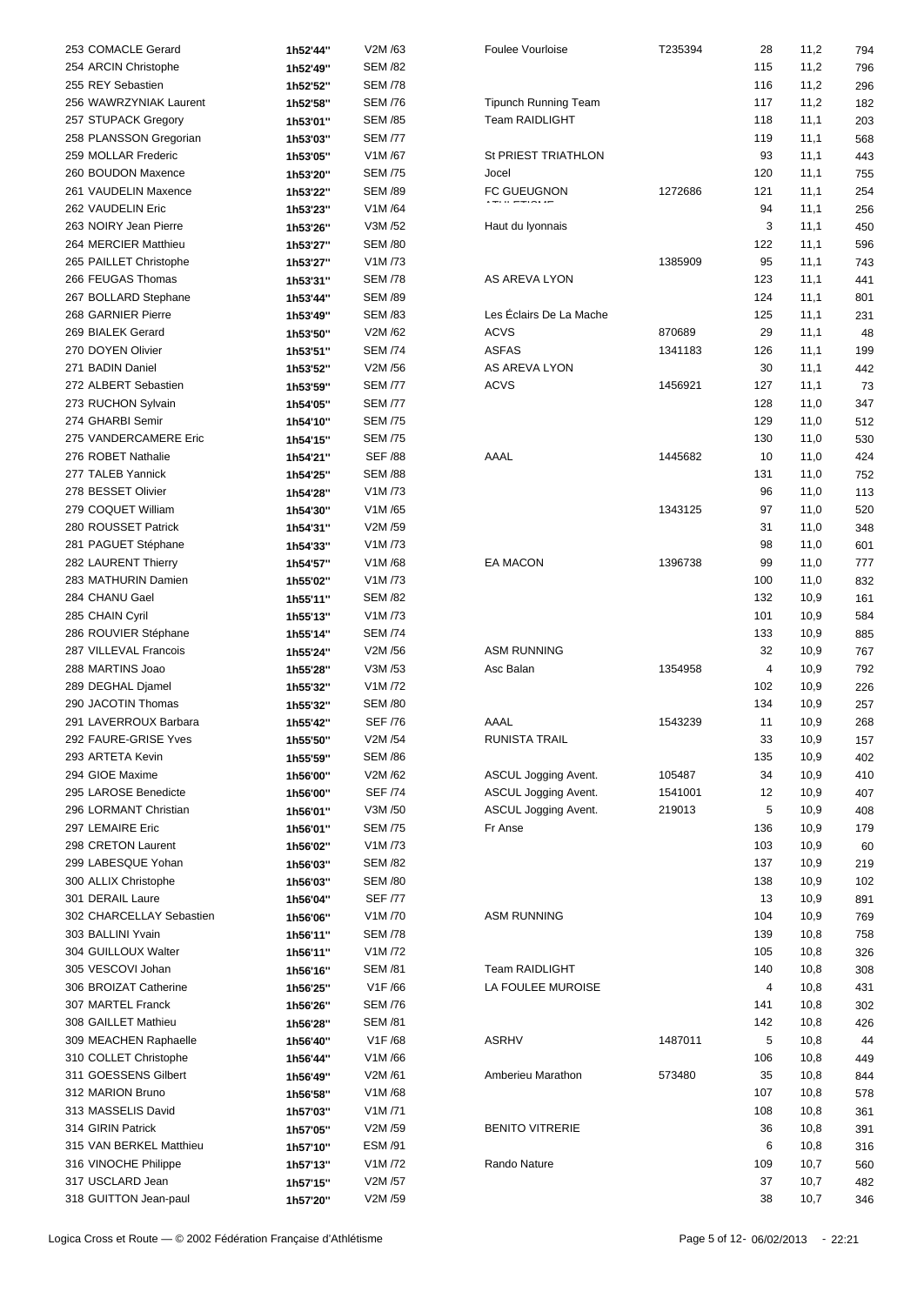| 319 PASTOR Sabine         | 1h57'25" | <b>SEF /74</b> | <b>ASFAS</b>               | 1111666 | 14             | 10,7 | 196 |
|---------------------------|----------|----------------|----------------------------|---------|----------------|------|-----|
| 320 TARBOURIECH Christian | 1h57'31" | V2M /61        | <b>ASCS RILLIEUX</b>       |         | 39             | 10,7 | 892 |
| 321 DUSSAUGE Bertrand     |          | V1M/64         |                            |         | 110            |      | 727 |
|                           | 1h57'32" |                |                            |         |                | 10,7 |     |
| 322 MOLARD Gerard         | 1h57'35" | V1M/65         | <b>ASRHV</b>               | 571050  | 111            | 10,7 | 45  |
| 323 MONTAGNON Julien      | 1h57'36" | V1M /73        |                            |         | 112            | 10,7 | 154 |
| 324 DEGRANDI Herve        | 1h57'45" | V2M /59        |                            | 659135  | 40             | 10,7 | 883 |
| 325 RATIGNIER Michael     | 1h58'00" | <b>SEM /85</b> | <b>GRENOUILLARD'S TEAM</b> |         | 143            | 10,7 | 358 |
| 326 BENESSIS Stephane     | 1h58'02" | <b>SEM /82</b> |                            |         | 144            | 10,7 | 845 |
| 327 SIMEON Olivier        | 1h58'10" | V2M /62        | BEAUMONT ATHLETIC CLUB     | 1221809 | 41             | 10,7 | 209 |
| 328 MASCOT Christelle     | 1h58'11" | <b>SEF /79</b> | A.I. Echirolles            | 1544169 | 15             | 10,7 | 280 |
| 329 STUTZ Stephane        | 1h58'11" | V1M/70         |                            |         | 113            | 10,7 | 445 |
|                           |          | V1M/69         |                            | 1221982 | 114            | 10,6 |     |
| 330 RICCARDI Stephane     | 1h58'24" |                |                            |         |                |      | 741 |
| 331 COLAS Alain           | 1h58'25" | V1M/64         | CAP CHULEMO                |         | 115            | 10,6 | 190 |
| 332 BOYER * Jean-françois | 1h58'26" | V1M /66        |                            |         | 116            | 10,6 | 140 |
| 333 DUPONT Franck         | 1h58'29" | V1M/67         | A.s.m.t Football           |         | 117            | 10,6 | 144 |
| 334 GROSBOIS Sandrine     | 1h58'34" | V1F /71        | <b>BIZIAT ENDURANCE</b>    |         | 6              | 10,6 | 474 |
| 335 GAUTIER Willy         | 1h58'45" | V1M/64         | <b>OULLINS TRIATHLON</b>   |         | 118            | 10,6 | 69  |
| 336 GOUBERT Luc           | 1h58'46" | V1M/65         |                            |         | 119            | 10,6 | 582 |
| 337 LAURENT Arnaud        | 1h58'48" | V1M /73        | <b>ASM RUNNING</b>         |         | 120            | 10,6 | 770 |
| 338 LEVENT David          | 1h58'50" | V2M /62        | Asc Balan                  | 694326  | 42             | 10,6 | 791 |
| 339 COMBE Carole          |          | V1F /73        |                            |         | $\overline{7}$ | 10,6 | 889 |
|                           | 1h58'59" |                |                            |         |                |      |     |
| 340 EPAILLY Richard       | 1h59'08" | V1M /73        |                            |         | 121            | 10,6 | 840 |
| 341 EYL Didier            | 1h59'13" | V1M/67         |                            |         | 122            | 10,6 | 590 |
| 342 BOURGEOIS Christine   | 1h59'14" | V1F /73        |                            |         | 8              | 10,6 | 515 |
| 343 COMTE Vincent         | 1h59'19" | V1M/70         |                            |         | 123            | 10,6 | 276 |
| 344 FOUBERT Olivier       | 1h59'20" | <b>SEM /74</b> | Du Suzon A La Vareze       |         | 145            | 10,6 | 425 |
| 345 DOBROWOLSKI Fabrice   | 1h59'24" | <b>SEM /79</b> |                            |         | 146            | 10,6 | 517 |
| 346 MEYER Sébastien       | 1h59'24" | <b>SEM /77</b> |                            |         | 147            | 10,6 | 519 |
| 347 PIERUCCI Bernard      | 1h59'26" | V1M/71         |                            |         | 124            | 10,5 | 833 |
| 348 MINGUY Jean-luc       | 1h59'28" | V1M/64         | Team Novergo               |         | 125            | 10,5 | 170 |
|                           |          |                |                            |         |                |      |     |
| 349 SOUCHE Daniel         | 1h59'33" | V1M/64         | Asc MIONNAY                |         | 126            | 10,5 | 444 |
| 350 GASNIER Laurent       | 1h59'34" | V1M /73        |                            |         | 127            | 10,5 | 304 |
| 351 BERNARD Pierre-yves   | 1h59'34" | V1M /73        | No LOPETTE TEAM            |         | 128            | 10,5 | 191 |
| 352 L HER Yan             | 1h59'38" | V1M/71         | Fr Anse                    |         | 129            | 10,5 | 486 |
| 353 FRAISON * Stéphane    | 1h59'42" | <b>SEM /74</b> | <b>RUNISTA TRAIL</b>       |         | 148            | 10,5 | 324 |
| 354 PONCE Regis           | 1h59'42" | <b>SEM /76</b> | <b>UAC</b>                 | 1434777 | 149            | 10,5 | 307 |
| 355 CLARENNE Joel         | 1h59'48" | V2M /58        |                            |         | 43             | 10,5 | 248 |
| 356 CHAMBERLAND Gregory   | 1h59'49" | <b>SEM /81</b> |                            |         | 150            | 10,5 | 298 |
| 357 CHAPAT Clement        | 1h59'52" | <b>SEM /86</b> |                            |         | 151            | 10,5 | 362 |
| 358 BERTIN Robert         |          |                |                            |         |                |      |     |
|                           | 1h59'55" | V2M /59        |                            |         | 44             | 10,5 | 511 |
| 359 CHAPOLARD Frederic    | 1h59'59" | V1M/69         |                            |         | 130            | 10,5 | 848 |
| 360 DREYFUS Jeanne        | 2h00'11" | <b>SEF /80</b> |                            |         | 16             | 10,5 | 141 |
| 361 GOMEZ Richard         | 2h00'20" | V2M /62        |                            |         | 45             | 10,5 | 544 |
| 362 MELSCOET Franck       | 2h00'20" | <b>SEM /79</b> |                            |         | 152            | 10,5 | 797 |
| 363 VILLARS Fabrice       | 2h00'29" | <b>SEM /77</b> |                            |         | 153            | 10,5 | 886 |
| 364 SAPEDE Michel         | 2h00'32" | V2M /63        |                            |         | 46             | 10,5 | 605 |
| 365 GIVAUDAN Cedric       | 2h00'33" | <b>SEM /74</b> |                            |         | 154            | 10,5 | 548 |
| 366 MONTANGON Janine      | 2h00'35" | V2F /55        | Jocel                      |         | $\mathbf{1}$   | 10,4 | 765 |
| 367 CAMPAGNARD Christophe |          | V1M/73         |                            |         |                |      |     |
|                           | 2h00'36" |                |                            |         | 131            | 10,4 | 579 |
| 368 MOINS Claude          | 2h00'45" | V2M /58        |                            |         | 47             | 10,4 | 291 |
| 369 BEURET Jérome         | 2h00'51" | <b>SEM /74</b> |                            |         | 155            | 10,4 | 540 |
| 370 HAZEBROUCQ Hélène     | 2h00'55" | V1F /65        |                            |         | 9              | 10,4 | 719 |
| 371 RENAC Daniel          | 2h01'09" | V3M /53        |                            |         | 6              | 10,4 | 523 |
| 372 BARDIN Jean-philippe  | 2h01'12" | <b>SEM /79</b> |                            |         | 156            | 10,4 | 851 |
| 373 LEBON Philippe        | 2h01'13" | V2M /63        | <b>ASM RUNNING</b>         |         | 48             | 10,4 | 771 |
| 374 PARRA Pascal          | 2h01'17" | <b>SEM /77</b> |                            |         | 157            | 10,4 | 609 |
| 375 GUIDE Jerome          | 2h01'19" | <b>SEM /82</b> |                            |         | 158            | 10,4 | 271 |
|                           |          |                |                            |         |                |      |     |
| 376 RUBINO Ruello         | 2h01'31" | V1M/69         |                            |         | 132            | 10,4 | 374 |
| 377 ROY Jean-philippe     | 2h01'33" | V2M /63        |                            | T181177 | 49             | 10,4 | 206 |
| 378 LOPEZ Christian       | 2h01'37" | <b>SEM /81</b> |                            |         | 159            | 10,4 | 532 |
| 379 CANDY Fabien          | 2h01'39" | <b>SEM /86</b> |                            |         | 160            | 10,4 | 717 |
| 380 TREMBLAY Gilles       | 2h01'42" | V2M /57        |                            |         | 50             | 10,4 | 549 |
| 381 GUERZIZ Toufik        | 2h01'46" | <b>SEM /78</b> |                            |         | 161            | 10,3 | 734 |
| 382 CHERIFI Hacine        | 2h01'46" | V1M/67         | <b>ASCS RILLIEUX</b>       |         | 133            | 10,3 | 26  |
| 383 DAYET Jacqueline      | 2h01'48" | V2F /58        | AJT REYRIEUX               | T179132 | $\overline{2}$ | 10,3 | 856 |
| 384 DELAUNAY Charles      | 2h01'56" | V1M/71         |                            |         | 134            | 10,3 | 559 |
|                           |          |                |                            |         |                |      |     |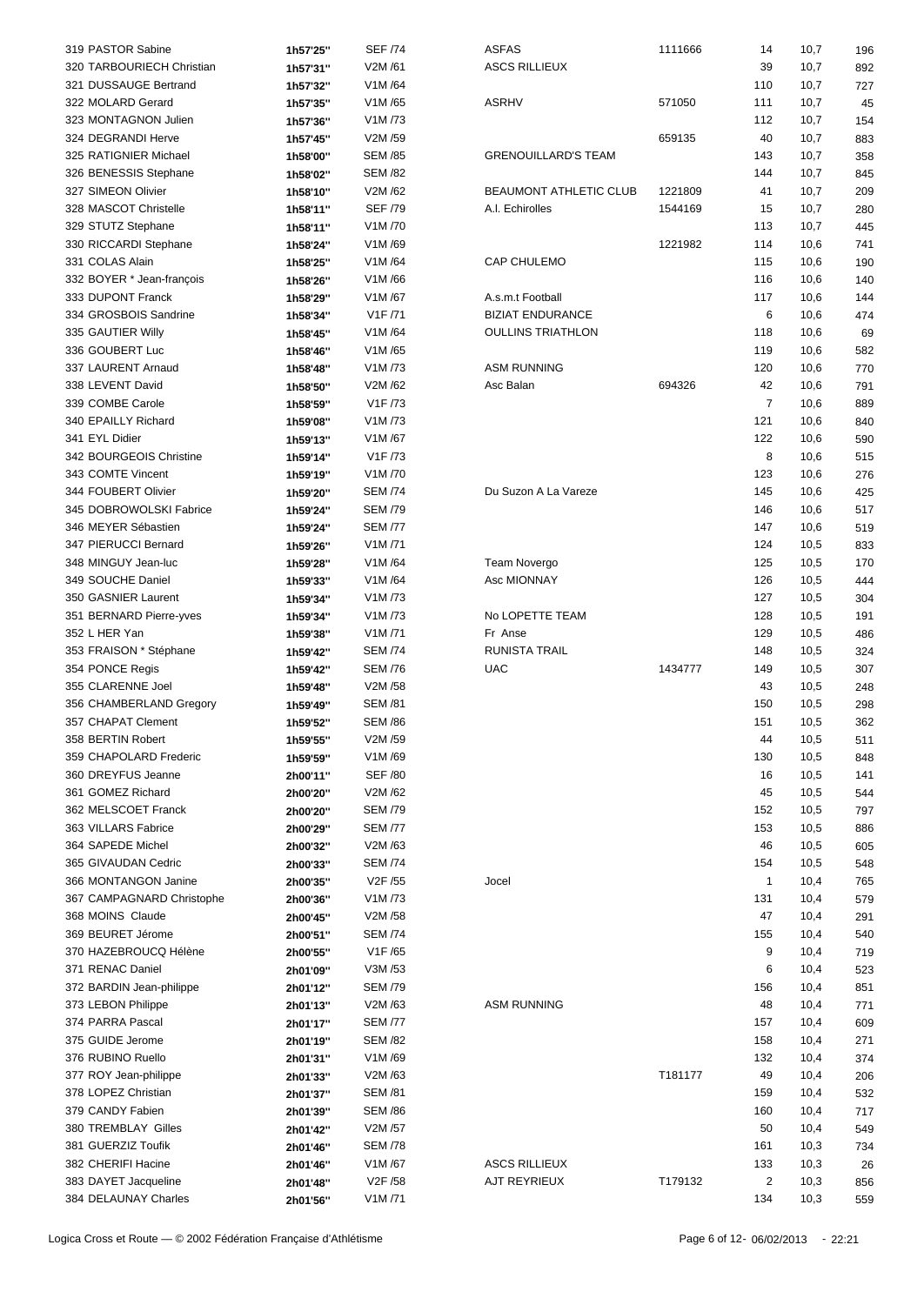| 385 ORTEGA Romuald         | 2h01'58" | <b>SEM /83</b>       |                            |         | 162            | 10,3 | 868 |
|----------------------------|----------|----------------------|----------------------------|---------|----------------|------|-----|
| 386 CARDIN Florent         | 2h02'02" | <b>SEM /90</b>       |                            |         | 163            | 10,3 | 787 |
| 387 POULET-MATHIS Emmanuel | 2h02'03" | V2M /62              |                            |         | 51             | 10,3 | 185 |
| 388 MARCHAND Alexis        | 2h02'03" | <b>SEM /77</b>       |                            |         | 164            | 10,3 | 153 |
| 389 LEFEBVRE Alex          | 2h02'05" | <b>JUM /94</b>       |                            |         | $\mathbf{1}$   | 10,3 | 849 |
| 390 MERHAN Didier          |          | V2M /57              |                            |         | 52             | 10,3 | 212 |
| 391 DESBROSSES Frederic    | 2h02'06" | V1M/71               | Smon                       | 1275517 | 135            | 10,3 |     |
|                            | 2h02'06" |                      |                            |         |                |      | 545 |
| 392 NOBLESSE Max           | 2h02'21" | V1M/71               |                            |         | 136            | 10,3 | 156 |
| 393 JAUZE Pascal           | 2h02'22" | V1M/73               | Courir Ensemble            | 1018510 | 137            | 10,3 | 327 |
| 394 PONTON Laurent         | 2h02'35" | <b>SEM /87</b>       | AAAL                       | 1435482 | 165            | 10,3 | 428 |
| 395 BENEZECH * Yannick     | 2h02'39" | V2M/62               | AS AREVA LYON              |         | 53             | 10,3 | 264 |
| 396 NOEL Jean Christophe   | 2h02'42" | V1M/68               |                            |         | 138            | 10,3 | 887 |
| 397 BUISSON-DEBON Patrick  | 2h02'46" | V2M /56              | ASCUL Jogging Avent.       | 218164  | 54             | 10,3 | 419 |
| 398 JORAND Marc            | 2h02'47" | V2M /57              | AJT REYRIEUX               |         | 55             | 10,3 | 857 |
| 399 MAKHLOUFI Boualem      | 2h02'50" | <b>SEM /77</b>       | Lyon Athlétisme            | 1432921 | 166            | 10,3 | 235 |
| 400 LARUE-BERNARD Stephane | 2h02'51" | <b>SEM /79</b>       |                            |         | 167            | 10,3 | 722 |
| 401 PILLON Gaël            | 2h02'53" | <b>SEM /74</b>       |                            |         | 168            | 10,3 | 381 |
|                            |          |                      |                            |         |                |      |     |
| 402 GRAND Patrick          | 2h02'55" | V3M /51              | ASCUL Jogging Avent.       | 1238384 | $\overline{7}$ | 10,3 | 414 |
| 403 ROCHE Dominique        | 2h02'56" | V2M /57              |                            |         | 56             | 10,2 | 51  |
| 404 GLOGOWIEC Arnaud       | 2h02'57" | <b>SEM /75</b>       |                            |         | 169            | 10,2 | 321 |
| 405 AUCLER Lionel          | 2h02'57" | <b>SEM /74</b>       | Theize Course Nature       |         | 170            | 10,2 | 437 |
| 406 BONNIN Yves            | 2h03'00" | V1M/69               |                            |         | 139            | 10,2 | 800 |
| 407 HERMANT Gregory        | 2h03'01" | <b>SEM /74</b>       | <b>CORCY ENDURANCE</b>     |         | 171            | 10,2 | 214 |
| 408 PLASSARD * Jean-luc    | 2h03'04" | V1M /73              |                            |         | 140            | 10,2 | 749 |
| 409 TONSO Yvan             | 2h03'04" | V1M/72               |                            |         | 141            | 10,2 | 55  |
| 410 LOMBARD Christophe     | 2h03'06" | <b>SEM /76</b>       |                            |         | 172            | 10,2 | 404 |
| 411 MOREAU Jean            | 2h03'06" | V1M/72               | Fons                       | 581945  | 142            | 10,2 | 504 |
| 412 RABOUTOT Emmanuel      | 2h03'11" | <b>SEM /81</b>       |                            |         | 173            | 10,2 | 174 |
| 413 LESUEUR Thierry        |          | V1M/69               |                            |         | 143            |      |     |
|                            | 2h03'23" |                      |                            |         |                | 10,2 | 167 |
| 414 ARDOUIN Patricia       | 2h03'24" | V1F/66               | <b>AC TASSIN</b>           |         | 10             | 10,2 | 576 |
| 415 ARDOUIN Christophe     | 2h03'25" | V1M/65               |                            |         | 144            | 10,2 | 575 |
| 416 CHAUVIRE Pierre        | 2h03'27" | <b>SEM /75</b>       |                            |         | 174            | 10,2 | 223 |
| 417 EGRAZ Jean-michel      | 2h03'32" | V1M/65               |                            |         | 145            | 10,2 | 58  |
| 418 FONTAINE Joseph        | 2h03'35" | V2M /59              |                            |         | 57             | 10,2 | 522 |
| 419 FATTET Laurent         | 2h03'37" | <b>SEM /86</b>       |                            |         | 175            | 10,2 | 363 |
| 420 LHOTE Antoine          | 2h03'39" | V2M /59              |                            |         | 58             | 10,2 | 817 |
| 421 BERTRAND Raphael       | 2h03'41" | V1M/69               |                            |         | 146            | 10,2 | 487 |
| 422 GUIGUE * Jean-marc     | 2h03'41" | V2M /63              | PASSE MONTAGNE             |         | 59             | 10,2 | 92  |
| 423 KOLB Jean-noël         | 2h03'45" | V1M/69               | Cercle De L'aviron De Lyon |         | 147            | 10,2 | 104 |
| 424 ANDREU Bruno           | 2h03'46" | <b>SEM /76</b>       |                            |         | 176            | 10,2 | 729 |
| 425 THENET Jean Michel     |          | V2M /56              |                            |         | 60             |      |     |
|                            | 2h03'47" |                      |                            |         |                | 10,2 | 452 |
| 426 USCLARD Catherine      | 2h03'47" | V <sub>2</sub> F /59 |                            |         | 3              | 10,2 | 481 |
| 427 BERLE Erik             | 2h03'54" | V2M/63               | <b>ESL TERNAY</b>          | 733258  | 61             | 10,2 | 250 |
| 428 DJEBIRI Christophe     | 2h03'56" | <b>SEM /77</b>       |                            |         | 177            | 10,2 | 531 |
| 429 LAHALLE Marc           | 2h03'58" | V2M /59              |                            |         | 62             | 10,2 | 595 |
| 430 ERBACHER Sylvie        | 2h03'58" | V2F /62              |                            |         | $\overline{4}$ | 10,2 | 821 |
| 431 REBOURSEAU Patrick     | 2h04'01" | V1M/67               | Terre De Running           |         | 148            | 10,2 | 535 |
| 432 PALLADINO Daniel       | 2h04'01" | V2M /62              | <b>SPTRI</b>               |         | 63             | 10,2 | 68  |
| 433 HUILLET Philippe       | 2h04'10" | V1M/68               |                            |         | 149            | 10,1 | 485 |
| 434 LIN WEE KUAN Pierre    | 2h04'13" | V2M /55              | Foulée Muroise             |         | 64             | 10,1 | 433 |
| 435 PICHON Christophe      | 2h04'17" | V2M /63              |                            |         | 65             | 10,1 | 836 |
| 436 TOURNAIRE Patrice      | 2h04'18" | V3M /53              |                            | 1018484 | 8              | 10,1 | 888 |
| 437 MOREIRA Yvan           |          | <b>SEM /80</b>       |                            |         | 178            |      |     |
|                            | 2h04'19" |                      |                            |         |                | 10,1 | 825 |
| 438 DI TACCHIO Sylvie      | 2h04'20" | V1F /70              |                            |         | 11             | 10,1 | 600 |
| 439 URREA Pascal           | 2h04'32" | V1M/67               |                            |         | 150            | 10,1 | 297 |
| 440 LOUKILI Clément        | 2h04'40" | <b>SEM /90</b>       |                            |         | 179            | 10,1 | 331 |
| 441 ROMANATO Philip        | 2h04'43" | V1M /70              | Haut Jura Vo3 Max          |         | 151            | 10,1 | 420 |
| 442 GOMILLA Frédéric       | 2h04'48" | <b>SEM /76</b>       |                            |         | 180            | 10,1 | 501 |
| 443 ROINET Sebastien       | 2h04'56" | V1M /72              |                            |         | 152            | 10,1 | 724 |
| 444 BELLOT Clément         | 2h05'07" | <b>SEM /85</b>       |                            |         | 181            | 10,1 | 318 |
| 445 THOUVEREY Christophe   | 2h05'16" | <b>SEM /75</b>       | Vtt 240                    |         | 182            | 10,1 | 561 |
| 446 BON Eric               | 2h05'33" | V1M/64               | AJT REYRIEUX               |         | 153            | 10,0 | 860 |
| 447 GIBERT Christian       | 2h05'36" | V2M /60              | Afa Feyzin                 | 954088  | 66             | 10,0 | 835 |
| 448 PICOD Gilles           |          | V1M /73              |                            | 1374927 | 154            | 10,0 |     |
|                            | 2h05'40" |                      |                            |         |                |      | 703 |
| 449 BAUDET Pierre          | 2h05'53" | <b>SEM /82</b>       |                            |         | 183            | 10,0 | 723 |
| 450 MERCIER Nicolas        | 2h05'56" | V1M/64               | As Mionnay                 |         | 155            | 10,0 | 890 |
|                            |          |                      |                            |         |                |      |     |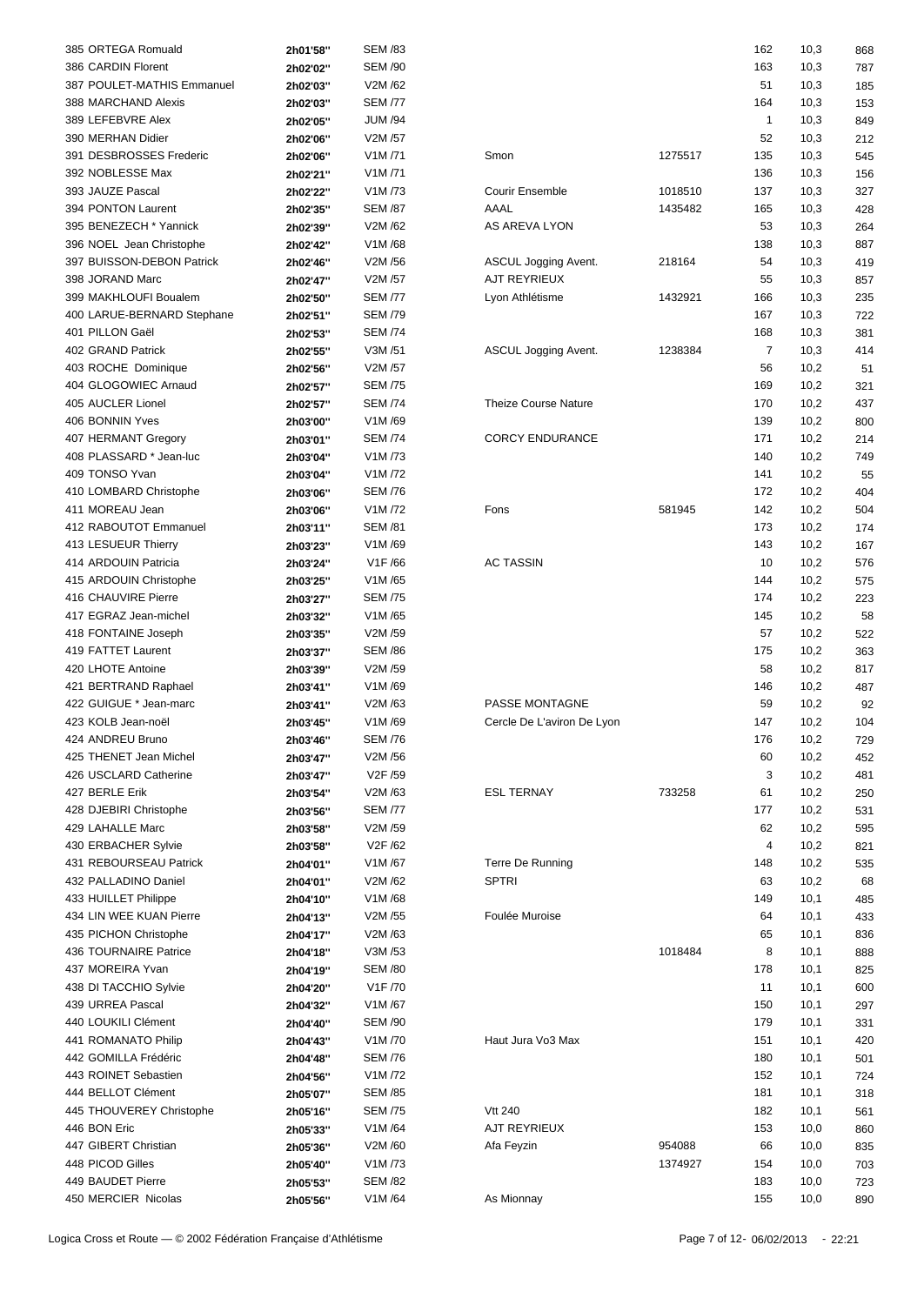| 451 COMBET Adrien         | 2h05'56" | <b>SEM /84</b> |                |                         |         | 184            | 10,0 | 208 |
|---------------------------|----------|----------------|----------------|-------------------------|---------|----------------|------|-----|
| 452 ARCHER Bertrand       | 2h05'57" | V1M/73         |                |                         |         | 156            | 10,0 | 813 |
|                           |          |                |                |                         |         |                |      |     |
| 453 STROPOLI Pierrot      | 2h06'02" | V1M/68         |                |                         |         | 157            | 10,0 | 562 |
| 454 WEISBUCH Alexander    | 2h06'02" | V1M/64         |                | Bron 'z 'amis           |         | 158            | 10,0 | 109 |
| 455 POUX Jean-baptiste    | 2h06'06" | <b>SEM /79</b> |                |                         |         | 185            | 10,0 | 66  |
| 456 GEOFFROY Sébastien    | 2h06'09" | <b>SEM /78</b> |                |                         |         | 186            | 10,0 | 339 |
| 457 DELAVALOIRE Thierry   | 2h06'15" | V2M /60        |                |                         |         | 67             | 10,0 | 80  |
| 458 MONCEL Serge          | 2h06'23" | V2M/61         |                | <b>CAP CHULEMO</b>      |         | 68             | 10,0 | 204 |
| 459 VALLET Fabien         | 2h06'24" | <b>SEM /77</b> |                |                         |         | 187            | 10,0 | 529 |
| 460 BERNARD Daniel        | 2h06'24" | V2M /62        |                |                         | M       | 69             | 10,0 | 465 |
| 461 RAVAUD Christian      | 2h06'24" | V2M /59        |                |                         |         | 70             | 10,0 | 553 |
| 462 GARDETTE Frédéric     |          | <b>SEM /74</b> |                |                         |         | 188            |      |     |
|                           | 2h06'34" |                |                |                         |         |                | 10,0 | 344 |
| 463 COMBERNOUX Herve      | 2h06'44" | V1M/72         |                | <b>ASCS</b>             |         | 159            | 9,9  | 395 |
| 464 BLANCHARD Gaelle      | 2h06'46" | <b>SEF /80</b> |                |                         |         | 17             | 9,9  | 116 |
| 465 QUANCARD Jean         | 2h06'46" | <b>SEM /79</b> |                |                         |         | 189            | 9,9  | 117 |
| 466 MARCHAND Herve        | 2h06'52" | V2M /63        |                |                         |         | 71             | 9,9  | 430 |
| 467 HILAIRE Jean-luc      | 2h06'54" | V2M /60        |                |                         |         | 72             | 9,9  | 527 |
| 468 MAZEL Florent         | 2h07'01" | <b>SEM /76</b> | R-A / 069 ACVS |                         | 1453759 | 190            | 9,9  | 459 |
| 469 BLONDEAU Alexandre    | 2h07'12" | <b>SEM /77</b> |                |                         |         | 191            | 9,9  | 701 |
| 470 PERRIER Frederic      | 2h07'13" | V1M/73         |                | Bron 'z 'amis           |         | 160            | 9,9  | 368 |
| 471 VANHEE Regis          | 2h07'16" | <b>SEM /78</b> |                |                         |         | 192            | 9,9  | 838 |
|                           |          |                |                |                         |         |                |      |     |
| 472 LOBRY Bertrand        | 2h07'16" | V1M/67         |                |                         |         | 161            | 9,9  | 788 |
| 473 FALELAVAKI Benoit     | 2h07'17" | <b>SEM /86</b> |                |                         |         | 193            | 9,9  | 151 |
| 474 GARCIA Emilie         | 2h07'19" | <b>SEF /83</b> |                | CHARLEVILLE M.          | 1426920 | 18             | 9,9  | 75  |
| 475 TEXIER Emmanuel       | 2h07'21" | V2M /60        |                |                         |         | 73             | 9,9  | 283 |
| 476 PUYMARTIN Claude      | 2h07'24" | V3M /48        |                |                         |         | 9              | 9,9  | 700 |
| 477 VICTORIN Marc-olivier | 2h07'25" | <b>SEM /84</b> |                |                         |         | 194            | 9,9  | 841 |
| 478 DIF Sarah             | 2h07'26" | <b>SEF /78</b> |                | <b>CORPS VENISSIEUX</b> |         | 19             | 9,9  | 497 |
| 479 BAZIN Claire          | 2h07'26" | <b>SEF /79</b> |                | <b>CORPS VENISSIEUX</b> |         | 20             | 9,9  | 496 |
| 480 NOHARET Francois      | 2h07'27" | V1M/64         |                |                         |         | 162            | 9,9  | 247 |
| 481 BOUTTE Michel         |          | V1M/70         |                | Asa                     |         | 163            | 9,9  | 810 |
|                           | 2h07'41" |                |                |                         |         |                |      |     |
| 482 CRUSSY Thierry        | 2h07'41" | V1M/64         |                | DECINES MEYZIEU ATHLE   | 393244  | 164            | 9,9  | 877 |
| 483 CRUSSY Manon          | 2h07'42" | <b>ESF /93</b> | R-A / 069 ACVS |                         |         | $\overline{1}$ | 9,9  | 855 |
| 484 DUSSINE Didier        | 2h07'43" | V1M/70         |                |                         |         | 165            | 9,9  | 105 |
| 485 LECLERC Frederic      | 2h07'52" | V1M/71         |                |                         |         | 166            | 9,9  | 228 |
| 486 MINODIER Christophe   | 2h08'08" | <b>SEM /74</b> |                |                         |         | 195            | 9,8  | 114 |
| 487 HOTZAN Alain          | 2h08'12" | V1M/67         |                |                         |         | 167            | 9,8  | 592 |
| 488 DENLICKER Jean-pierre | 2h08'25" | V1M/66         |                | Jocel                   |         | 168            | 9,8  | 766 |
| 489 MOLLIE Patrick        | 2h08'29" | V2M/62         |                | <b>AC TASSIN</b>        | 1365570 | 74             | 9,8  | 93  |
| 490 FERRIERE Bruno        |          | <b>SEM /81</b> |                |                         |         | 196            | 9,8  | 807 |
|                           | 2h08'31" |                |                |                         |         |                |      |     |
| 491 MEUNIER Yves          | 2h08'40" | V2M /58        |                |                         |         | 75             | 9,8  | 588 |
| 492 BAROU Didier          | 2h08'43" | V1M/64         |                |                         |         | 169            | 9,8  | 563 |
| 493 DURY Richard          | 2h08'48" | V1M/65         |                |                         |         | 170            | 9,8  | 246 |
| 494 BOUVIER Evelyne       | 2h08'54" | V1F/65         |                | Asc Balan               | 1124186 | 12             | 9,8  | 476 |
| 495 BERLIOZ Frederic      | 2h08'55" | V1M/65         |                | Asc Balan               | 1318701 | 171            | 9,8  | 790 |
| 496 LAREYRE Mylene        | 2h08'56" | <b>SEF /75</b> |                |                         | 598376  | 21             | 9,8  | 127 |
| 497 BARRET Martial        | 2h09'10" | <b>SEM /76</b> |                |                         |         | 197            | 9,8  | 534 |
| 498 CHANCELADE Serge      | 2h09'11" | V1M/64         |                | Jocel                   |         | 172            | 9,8  | 382 |
| 499 DEBONNAIRE Romain     | 2h09'14" | <b>SEM /79</b> |                |                         |         | 198            | 9,7  | 721 |
| 500 FERRIERE Bernard      |          | V2M /58        |                |                         |         | 76             | 9,7  | 808 |
|                           | 2h09'15" |                |                |                         |         |                |      |     |
| 501 DE PASQUALE Angelo    | 2h09'20" | <b>SEM /74</b> |                |                         |         | 199            | 9,7  | 573 |
| 502 THOMAS * Xavier       | 2h09'23" | V1M /72        |                |                         |         | 173            | 9,7  | 94  |
| 503 AUDINET * Luc         | 2h09'40" | <b>SEM /79</b> |                | Les Bron'z'amis         |         | 200            | 9,7  | 823 |
| 504 ROZEC Yann            | 2h09'41" | <b>SEM /79</b> |                |                         |         | 201            | 9,7  | 131 |
| 505 MARTINEZ Eric         | 2h09'48" | V2M /59        |                |                         | 1394808 | 77             | 9,7  | 735 |
| 506 MONTEL Maxime         | 2h10'08" | <b>SEM /86</b> |                |                         |         | 202            | 9,7  | 846 |
| 507 FEUILLET Denis        | 2h10'09" | <b>SEM /78</b> |                |                         |         | 203            | 9,7  | 829 |
| 508 ALZONNE Jean-luc      | 2h10'12" | V2M /61        |                |                         |         | 78             | 9,7  | 275 |
| 509 BONIN * Herve         | 2h10'19" | V1M/65         |                | Asmvtt                  |         | 174            | 9,7  | 818 |
| 510 PEYSSON Carine        |          | V1F /72        |                |                         |         | 13             |      |     |
|                           | 2h10'23" |                |                |                         |         |                | 9,7  | 180 |
| 511 KANOUTE Sayba         | 2h10'27" | V1M/71         |                |                         |         | 175            | 9,7  | 87  |
| 512 SLOTALA Isabelle      | 2h10'31" | V1F /65        |                |                         |         | 14             | 9,7  | 464 |
| 513 DULAC Alain           | 2h10'31" | V2M /59        |                | Asc Balan               | 333767  | 79             | 9,7  | 463 |
| 514 FAYARD Catherine      | 2h10'33" | <b>SEF /85</b> |                | Tcn                     |         | 22             | 9,7  | 121 |
| 515 LONCHAMBON Christophe | 2h10'35" | <b>SEM /85</b> |                | <b>BENITO VITRERIE</b>  |         | 204            | 9,6  | 390 |
| 516 HUGON Laurence        | 2h10'48" | V1F /69        |                | <b>CSBJ</b>             | 1295660 | 15             | 9,6  | 353 |
|                           |          |                |                |                         |         |                |      |     |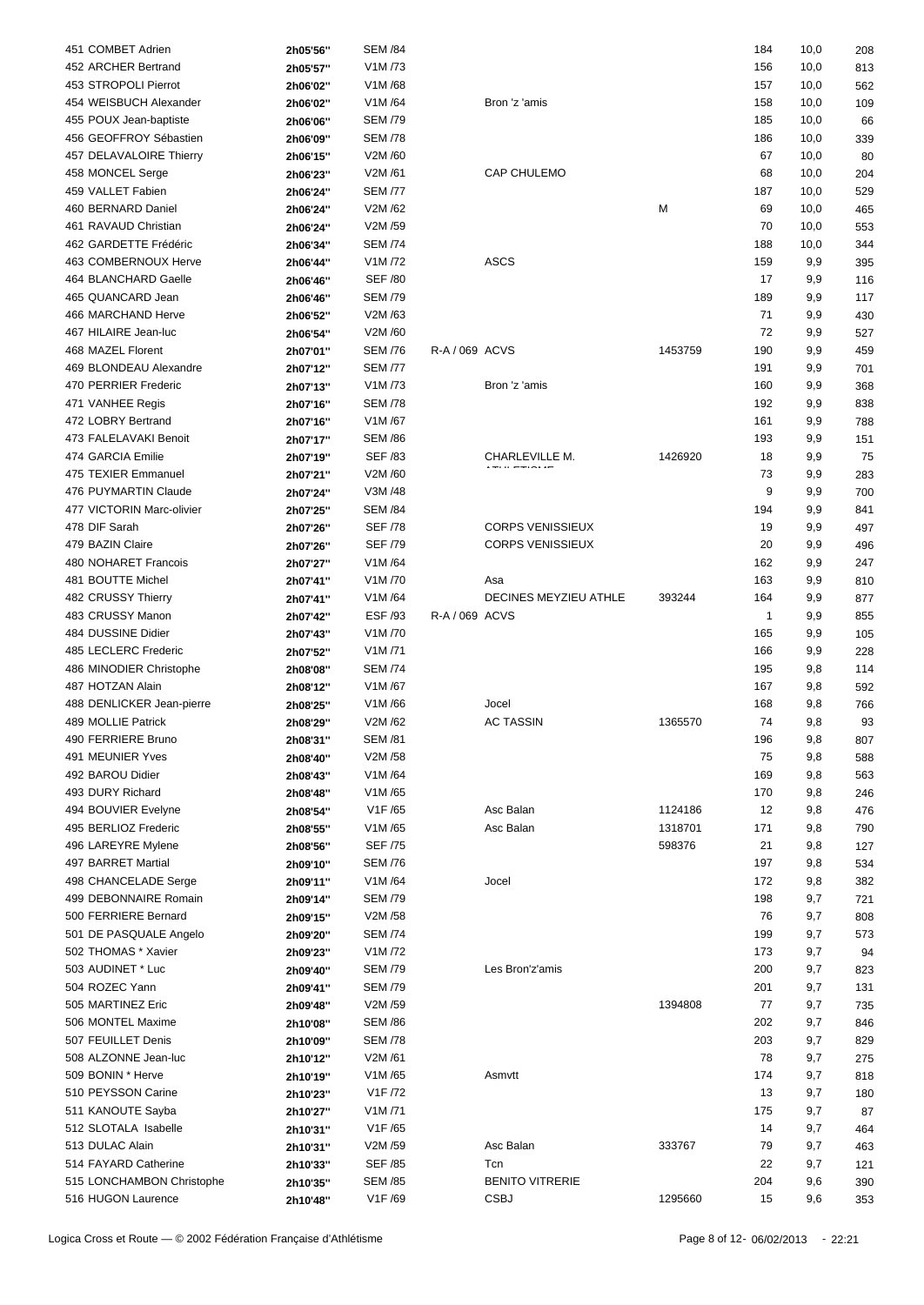| 517 DELEST ROY Patricia   | 2h10'56" | V1F /73                         |
|---------------------------|----------|---------------------------------|
| 518 FABJANCZYK Alain      | 2h10'59" | V1M/66                          |
| 519 LASSARA Jean-marc     | 2h10'59" | V2M /61                         |
| 520 VIGNON Didier         | 2h11'02" | V1M/71                          |
|                           |          |                                 |
| 521 JAUME Gilles          | 2h11'02" | V2M /63                         |
| 522 BONETTI * Benoit      | 2h11'05" | V1M /73                         |
| 523 GIMENEZ Marc          | 2h11'09" | <b>SEM /75</b>                  |
| 524 POPINEAU Alain        | 2h11'13" | V2M /60                         |
| 525 MARIN Carole          | 2h11'14" | V <sub>1</sub> F /70            |
| 526 JACQUES Lionel        | 2h11'21" | <b>SEM /78</b>                  |
| 527 DAMBRY Thibaut        | 2h11'21" | <b>SEM /78</b>                  |
|                           |          |                                 |
| 528 LAURENT Muriel        | 2h11'28" | V1F /65                         |
| 529 CHALOT Florence       | 2h11'38" | V1F/68                          |
| 530 SCHNEIDER Franck      | 2h11'38" | <b>SEM /75</b>                  |
| 531 MASSON David          | 2h11'40" | V1M /72                         |
| 532 CASTANIER Bruno       | 2h11'42" | V2M /61                         |
| 533 MAUGER Dominique      | 2h11'49" | V2M /62                         |
|                           |          | V3M /52                         |
| 534 CHARDON Jean-yves     | 2h11'54" |                                 |
| 535 TREFFORT-RAMOS Alain  | 2h11'57" | V <sub>1</sub> M <sub>/73</sub> |
| 536 HERBOMEL Jean-claude  | 2h12'06" | V3M /48                         |
| 537 VIEUILLE Yann         | 2h12'11" | <b>SEM /74</b>                  |
| 538 TRAVESSA Davy         | 2h12'12" | <b>SEM /84</b>                  |
| 539 JUENET Stéphane       | 2h12'16" | <b>SEM /83</b>                  |
| 540 PAUVERT Christophe    | 2h12'17" | V <sub>1</sub> M /67            |
| 541 CONVERT Thibaut       |          | <b>SEM /78</b>                  |
|                           | 2h12'21" |                                 |
| 542 SIMONOT David         | 2h12'21" | <b>SEM /74</b>                  |
| 543 GRAJDURA Thierry      | 2h12'23" | V1M/68                          |
| 544 GRAJDURA Annick       | 2h12'23" | V <sub>1</sub> F /70            |
| 545 BOCCON-GIBOD Julien   | 2h12'38" | V <sub>1</sub> M /68            |
| 546 ECKSTEIN Benoit       | 2h12'41" | <b>SEM /74</b>                  |
| 547 ANTOINE Patricia      | 2h13'00" | V1F /65                         |
| 548 VANDECASTEELE Arnaud  |          | <b>SEM /74</b>                  |
|                           | 2h13'00" |                                 |
| 549 ETIENNE Eric          | 2h13'01" | V1M/66                          |
| 550 GONCALVES Julien      | 2h13'02" | <b>SEM /82</b>                  |
| 551 BOMBOURG Nicolas      | 2h13'02" | <b>SEM /75</b>                  |
| 552 DE GHELLINCK Cédric   | 2h13'04" | <b>SEM /75</b>                  |
| 553 DUPERRET Jean-charles | 2h13'15" | V2M /61                         |
| 554 JACQUIN Aymeric       | 2h13'18" | V <sub>1</sub> M <sub>/72</sub> |
| 555 VALLETTE Eric         |          | V2M /62                         |
|                           | 2h13'19" |                                 |
| 556 GIORDANO Laurent      | 2h13'29" | <b>SEM /76</b>                  |
| 557 BERTHET Daniel        | 2h13'30" | V3M /48                         |
| 558 GARCIA Freddy         | 2h13'30" | V1M/71                          |
| 559 GRAFTIAUX Jean Michel | 2h13'31" | <b>SEM /78</b>                  |
| 560 PONSERO Julien        | 2h13'31" | <b>SEM /79</b>                  |
| 561 MATEO Lionel          | 2h13'39" | V <sub>1</sub> M /70            |
| 562 DENAVIT Maxime        | 2h13'46" | <b>SEM /87</b>                  |
|                           |          |                                 |
| 563 BAGNON Patrice        | 2h13'48" | V1M /67                         |
| 564 MOREAU Pascal         | 2h13'56" | V1M/64                          |
| 565 CORBEL Jean-yves      | 2h13'57" | <b>SEM /86</b>                  |
| 566 PILLAUD Laurent       | 2h13'58" | <b>SEM /74</b>                  |
| 567 ASSOLLANT Gilles      | 2h14'00" | V2M /55                         |
| 568 MARTIN Eric           | 2h14'07" | V1M /70                         |
| 569 SAUNIER Jean-pierre   | 2h14'10" | V1M/64                          |
| 570 DUFFET Vincent        |          | <b>SEM /81</b>                  |
|                           | 2h14'11" |                                 |
| 571 GERARDI Joseph        | 2h14'13" | V1M/64                          |
| 572 LIOGIER Christian     | 2h14'17" | V2M /60                         |
| 573 CHAMBELLAN Luc        | 2h14'19" | V3M /46                         |
| 574 MOLARD Luc            | 2h14'20" | V1M/69                          |
| 575 FULBERT Jean-louis    | 2h14'21" | V3M /53                         |
| 576 ROUSSANGE Anthony     | 2h14'24" | <b>SEM /76</b>                  |
| 577 OLIVIER Laurent       | 2h14'25" | <b>SEM /74</b>                  |
| 578 CAVELIUS Sandrine     |          | V <sub>1</sub> F /67            |
|                           | 2h15'01" |                                 |
| 579 GRAND Bruno           | 2h15'03" | V2M /63                         |
| 580 HAUTAPLAIN Hervé      | 2h15'05" | V1M/68                          |
| 581 CHALIEUX Nicolas      | 2h15'08" | V1M/71                          |
| 582 BRUN Gérald           | 2h15'09" | V2M /54                         |
|                           |          |                                 |

| 517 DELEST ROY Patricia   | 2h10'56" | V1F /73        |                             | T179516     | 16  | 9,6 | 207 |
|---------------------------|----------|----------------|-----------------------------|-------------|-----|-----|-----|
| 518 FABJANCZYK Alain      | 2h10'59" | V1M/66         | Sans Bornes                 | 1162191     | 176 | 9,6 | 812 |
| 519 LASSARA Jean-marc     | 2h10'59" | V2M/61         |                             | 632706      | 80  | 9,6 | 779 |
| 520 VIGNON Didier         |          | V1M/71         |                             |             | 177 | 9,6 |     |
|                           | 2h11'02" |                |                             |             |     |     | 602 |
| 521 JAUME Gilles          | 2h11'02" | V2M /63        |                             |             | 81  | 9,6 | 824 |
| 522 BONETTI * Benoit      | 2h11'05" | V1M /73        |                             |             | 178 | 9,6 | 172 |
| 523 GIMENEZ Marc          | 2h11'09" | <b>SEM /75</b> | <b>MIRIBEL VTT</b>          |             | 205 | 9,6 | 74  |
| 524 POPINEAU Alain        | 2h11'13" | V2M /60        |                             |             | 82  | 9,6 | 225 |
| 525 MARIN Carole          | 2h11'14" | V1F /70        |                             | 1318705     | 17  | 9,6 | 744 |
| 526 JACQUES Lionel        | 2h11'21" | <b>SEM /78</b> |                             |             | 206 | 9,6 | 177 |
| 527 DAMBRY Thibaut        | 2h11'21" | <b>SEM /78</b> |                             |             | 207 | 9,6 | 238 |
| 528 LAURENT Muriel        | 2h11'28" | V1F/65         |                             |             | 18  | 9,6 | 134 |
| 529 CHALOT Florence       | 2h11'38" | V1F/68         | Asveltri                    |             | 19  | 9,6 | 827 |
| 530 SCHNEIDER Franck      | 2h11'38" | <b>SEM /75</b> |                             |             | 208 | 9,6 | 65  |
| 531 MASSON David          |          | V1M /72        |                             |             | 179 |     |     |
|                           | 2h11'40" |                |                             |             |     | 9,6 | 518 |
| 532 CASTANIER Bruno       | 2h11'42" | V2M /61        | <b>Theize Course Nature</b> |             | 83  | 9,6 | 103 |
| 533 MAUGER Dominique      | 2h11'49" | V2M /62        | LA FOULEE MUROISE           |             | 84  | 9,6 | 336 |
| 534 CHARDON Jean-yves     | 2h11'54" | V3M /52        |                             |             | 10  | 9,6 | 760 |
| 535 TREFFORT-RAMOS Alain  | 2h11'57" | V1M /73        | <b>Gones Raideur</b>        |             | 180 | 9,5 | 869 |
| 536 HERBOMEL Jean-claude  | 2h12'06" | V3M /48        | Asc Balan                   | 973292      | 11  | 9,5 | 471 |
| 537 VIEUILLE Yann         | 2h12'11" | <b>SEM /74</b> | Cercle Aviron De Lyon       |             | 209 | 9,5 | 546 |
| 538 TRAVESSA Davy         | 2h12'12" | <b>SEM /84</b> |                             |             | 210 | 9,5 | 300 |
| 539 JUENET Stéphane       | 2h12'16" | <b>SEM /83</b> | Tobesport                   | 1811377144  | 211 | 9,5 | 867 |
| 540 PAUVERT Christophe    |          | V1M/67         |                             |             | 181 | 9,5 |     |
|                           | 2h12'17" |                |                             |             |     |     | 815 |
| 541 CONVERT Thibaut       | 2h12'21" | <b>SEM /78</b> |                             |             | 212 | 9,5 | 547 |
| 542 SIMONOT David         | 2h12'21" | <b>SEM /74</b> | AJT REYRIEUX                |             | 213 | 9,5 | 858 |
| 543 GRAJDURA Thierry      | 2h12'23" | V1M/68         | SAONE MONT D OR NATURE      |             | 182 | 9,5 | 89  |
| 544 GRAJDURA Annick       | 2h12'23" | V1F /70        |                             |             | 20  | 9,5 | 882 |
| 545 BOCCON-GIBOD Julien   | 2h12'38" | V1M/68         |                             |             | 183 | 9,5 | 550 |
| 546 ECKSTEIN Benoit       | 2h12'41" | <b>SEM /74</b> |                             |             | 214 | 9,5 | 503 |
| 547 ANTOINE Patricia      | 2h13'00" | V1F/65         | <b>CAP CHULEMO</b>          | 1323509     | 21  | 9,5 | 878 |
| 548 VANDECASTEELE Arnaud  | 2h13'00" | <b>SEM /74</b> |                             |             | 215 | 9,5 | 242 |
| 549 ETIENNE Eric          | 2h13'01" | V1M/66         |                             |             | 184 | 9,5 | 872 |
|                           |          |                |                             |             |     |     |     |
| 550 GONCALVES Julien      | 2h13'02" | <b>SEM /82</b> |                             |             | 216 | 9,5 | 776 |
| 551 BOMBOURG Nicolas      | 2h13'02" | <b>SEM /75</b> |                             |             | 217 | 9,5 | 786 |
| 552 DE GHELLINCK Cédric   | 2h13'04" | <b>SEM /75</b> |                             |             | 218 | 9,5 | 422 |
| 553 DUPERRET Jean-charles | 2h13'15" | V2M /61        |                             |             | 85  | 9,5 | 748 |
| 554 JACQUIN Aymeric       | 2h13'18" | V1M/72         |                             |             | 185 | 9,5 | 84  |
| 555 VALLETTE Eric         | 2h13'19" | V2M /62        | Asa                         | <b>SANS</b> | 86  | 9,5 | 775 |
| 556 GIORDANO Laurent      | 2h13'29" | <b>SEM /76</b> | <b>UAC</b>                  | 1359557     | 219 | 9,4 | 70  |
| 557 BERTHET Daniel        | 2h13'30" | V3M /48        |                             |             | 12  | 9,4 | 467 |
| 558 GARCIA Freddy         | 2h13'30" | V1M/71         |                             |             | 186 | 9,4 | 138 |
| 559 GRAFTIAUX Jean Michel |          | <b>SEM /78</b> |                             |             | 220 |     |     |
|                           | 2h13'31" |                |                             |             |     | 9,4 | 822 |
| 560 PONSERO Julien        | 2h13'31" | <b>SEM /79</b> | Foulée Vourloise            | T235601     | 221 | 9,4 | 837 |
| 561 MATEO Lionel          | 2h13'39" | V1M /70        | <b>BENITO VITRERIE</b>      |             | 187 | 9,4 | 387 |
| 562 DENAVIT Maxime        | 2h13'46" | <b>SEM /87</b> |                             |             | 222 | 9,4 | 230 |
| 563 BAGNON Patrice        | 2h13'48" | V1M/67         | <b>CORCY ENDURANCE</b>      |             | 188 | 9,4 | 453 |
| 564 MOREAU Pascal         | 2h13'56" | V1M/64         | Fr Anse                     |             | 189 | 9,4 | 303 |
| 565 CORBEL Jean-yves      | 2h13'57" | <b>SEM /86</b> |                             |             | 223 | 9,4 | 581 |
| 566 PILLAUD Laurent       | 2h13'58" | <b>SEM /74</b> | Les Éclairs De La Mache     |             | 224 | 9,4 | 216 |
| 567 ASSOLLANT Gilles      | 2h14'00" | V2M /55        |                             |             | 87  | 9,4 | 757 |
| 568 MARTIN Eric           | 2h14'07" | V1M /70        | <b>CORCY ENDURANCE</b>      |             | 190 | 9,4 | 473 |
| 569 SAUNIER Jean-pierre   |          | V1M/64         |                             |             | 191 | 9,4 | 236 |
|                           | 2h14'10" |                |                             |             |     |     |     |
| 570 DUFFET Vincent        | 2h14'11" | <b>SEM /81</b> |                             |             | 225 | 9,4 | 809 |
| 571 GERARDI Joseph        | 2h14'13" | V1M/64         |                             |             | 192 | 9,4 | 853 |
| 572 LIOGIER Christian     | 2h14'17" | V2M /60        |                             |             | 88  | 9,4 | 360 |
| 573 CHAMBELLAN Luc        | 2h14'19" | V3M /46        | Asc Balan                   | 266926      | 13  | 9,4 | 477 |
| 574 MOLARD Luc            | 2h14'20" | V1M/69         |                             |             | 193 | 9,4 | 606 |
| 575 FULBERT Jean-louis    | 2h14'21" | V3M /53        |                             |             | 14  | 9,4 | 72  |
| 576 ROUSSANGE Anthony     | 2h14'24" | <b>SEM /76</b> |                             |             | 226 | 9,4 | 702 |
| 577 OLIVIER Laurent       | 2h14'25" | <b>SEM /74</b> |                             |             | 227 | 9,4 | 86  |
| 578 CAVELIUS Sandrine     | 2h15'01" | V1F/67         |                             |             | 22  | 9,3 | 593 |
| 579 GRAND Bruno           |          | V2M /63        | <b>UAC</b>                  | 1485652     | 89  | 9,3 | 299 |
|                           | 2h15'03" |                |                             |             | 194 |     |     |
| 580 HAUTAPLAIN Hervé      | 2h15'05" | V1M/68         |                             |             |     | 9,3 | 608 |
| 581 CHALIEUX Nicolas      | 2h15'08" | V1M/71         |                             |             | 195 | 9,3 | 718 |
| 582 BRUN Gérald           | 2h15'09" | V2M /54        |                             |             | 90  | 9,3 | 586 |
|                           |          |                |                             |             |     |     |     |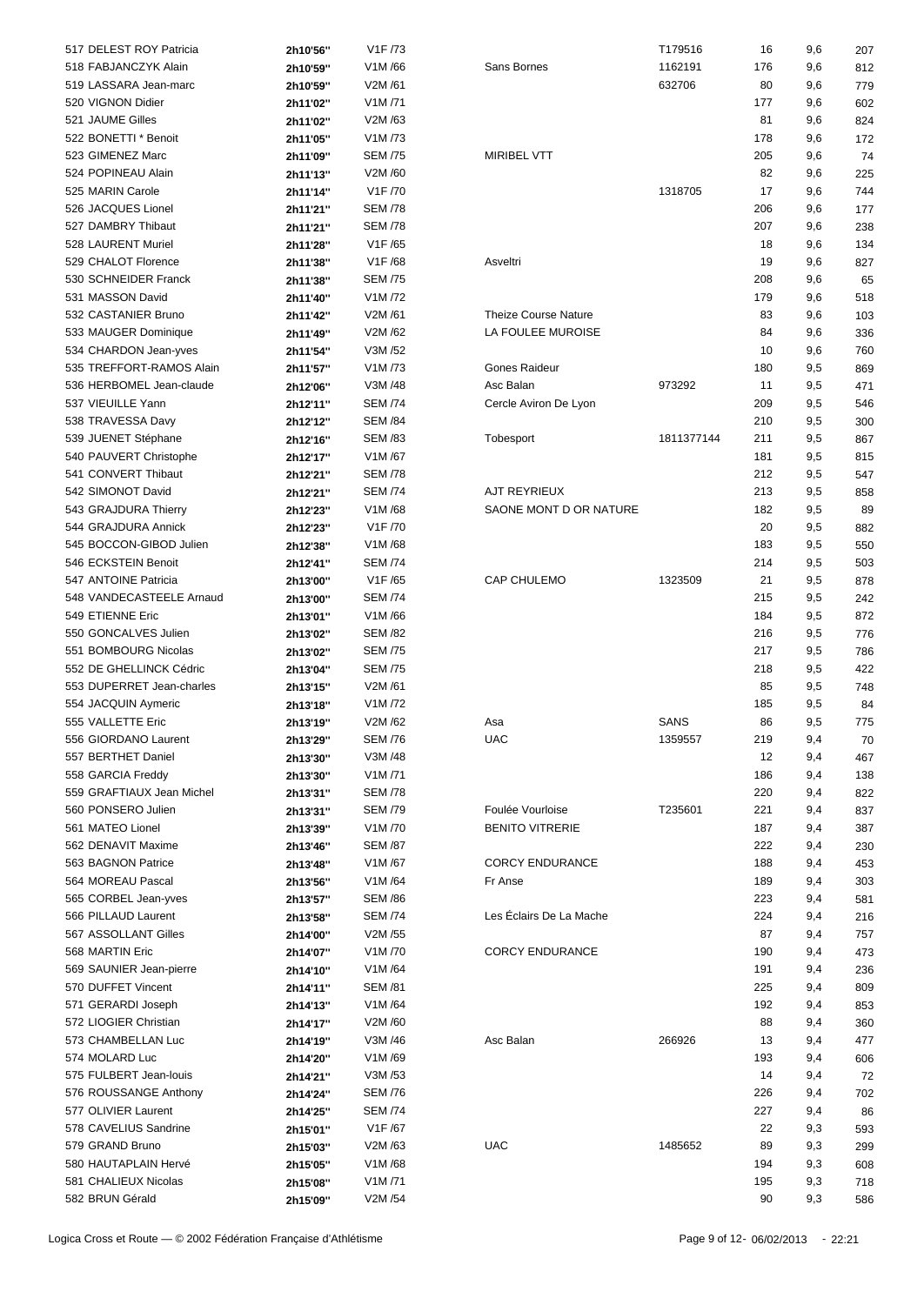| 583 MARC Denis               | 2h15'14" | V1M/65               |                           |            | 196          | 9,3 | 814 |
|------------------------------|----------|----------------------|---------------------------|------------|--------------|-----|-----|
| 584 SARTRE Patrick           | 2h15'16" | V2M /54              |                           |            | 91           | 9,3 | 128 |
| 585 PONTILLE Herve           |          | V1M/64               |                           |            | 197          | 9,3 | 415 |
|                              | 2h15'25" |                      | ASCUL Jogging Avent.      |            |              |     |     |
| 586 ABRAHAM Frederic         | 2h15'40" | V1M/71               | VGA ST MAUR               | 1515402    | 198          | 9,3 | 210 |
| 587 FAVRE Julien             | 2h15'49" | <b>SEM /81</b>       |                           |            | 228          | 9,3 | 258 |
| 588 BRUN Matthieu            | 2h15'54" | <b>SEM /76</b>       | <b>CEGID Running Club</b> |            | 229          | 9,3 | 399 |
| 589 LIRON Lionel             | 2h15'57" | V1M/69               |                           |            | 199          | 9,3 | 142 |
| 590 VAUDELIN Fabienne        | 2h15'58" | V1F /65              |                           |            | 23           | 9,3 | 255 |
| 591 PAYET Olymps-frederic    | 2h16'00" | V1M/67               |                           | 0704824931 | 200          | 9,3 | 726 |
| 592 PADOU Valérie            | 2h16'00" | V <sub>1</sub> F /73 |                           |            | 24           | 9,3 | 320 |
| 593 GERARDI Brigitte         | 2h16'00" | V1F /67              |                           |            | 25           | 9,3 | 854 |
| 594 TOUTAN Anne-marie        | 2h16'06" | V2F /59              |                           | 1076533    | 5            | 9,3 |     |
|                              |          |                      |                           |            |              |     | 738 |
| 595 MOUZELER Dominique       | 2h16'06" | V2M/62               |                           |            | 92           | 9,3 | 494 |
| 596 GUDEFIN Leslie           | 2h16'06" | <b>SEF /78</b>       | Asc Balan                 | 746593     | 23           | 9,3 | 552 |
| 597 DE ALMEIDA Arménio       | 2h16'14" | V3M /50              | Les Bron'z'amis           |            | 15           | 9,2 | 839 |
| 598 FAURE Yves               | 2h16'22" | V1M /72              |                           |            | 201          | 9,2 | 386 |
| 599 GIBAULT Jerome           | 2h16'36" | V1M/72               |                           | 1452206    | 202          | 9,2 | 746 |
| 600 DE MEDTS Fabrice         | 2h16'37" | V2M /59              | AJT REYRIEUX              |            | 93           | 9,2 | 859 |
| 601 PASCAL Arnaud            | 2h16'42" | V1M/69               |                           |            | 203          | 9,2 | 556 |
| 602 SCHNEIDER Gilles         | 2h16'53" | V1M/72               | <b>CORCY ENDURANCE</b>    |            | 204          | 9,2 | 879 |
| 603 SERGENT Bruno            |          | V1M/65               | <b>ACVS</b>               |            | 205          | 9,2 | 213 |
|                              | 2h16'56" |                      |                           |            |              |     |     |
| 604 DE SOUSA Marie-lise      | 2h17'06" | V1F/66               | <b>VGA ST MAUR</b>        | 276863     | 26           | 9,2 | 211 |
| 605 BOZOYAN Jean-pierre      | 2h17'13" | V2M /56              |                           |            | 94           | 9,2 | 569 |
| 606 JOURDAN Christine        | 2h17'19" | V1F/67               | CAP CHULEMO               | 1383152    | 27           | 9,2 | 270 |
| 607 CHALIEUX Jerome          | 2h17'30" | V1M/71               | Jerome Chalieux           |            | 206          | 9,2 | 373 |
| 608 PEYRAT Anais             | 2h17'35" | <b>SEF /90</b>       |                           |            | 24           | 9,2 | 403 |
| 609 MONTOYA Marc             | 2h17'38" | V2M /62              | <b>COURIR EN DOMBES</b>   |            | 95           | 9,2 | 192 |
| 610 TALLEGAS Isabelle        | 2h17'44" | V1F /65              |                           |            | 28           | 9,1 | 842 |
| 611 DOUCHET Arnaud           | 2h17'45" | <b>SEM /78</b>       |                           |            | 230          | 9,1 | 98  |
| 612 SCHIUMERINI Hervé        | 2h17'55" | V1M/67               |                           |            | 207          | 9,1 | 712 |
|                              |          |                      |                           |            |              |     |     |
| 613 VANHACK Julien           | 2h17'57" | <b>SEM /80</b>       |                           |            | 231          | 9,1 | 71  |
| 614 DREYFUS Lélia            | 2h18'16" | <b>SEF /87</b>       |                           |            | 25           | 9,1 | 168 |
| 615 TURPIN Louis             | 2h18'22" | V1M/64               |                           |            | 208          | 9,1 | 565 |
| 616 FRILLICI Véronique       | 2h18'26" | V1F/67               | <b>CORCY ENDURANCE</b>    |            | 29           | 9,1 | 423 |
| 617 VINCENT Jean-claude      | 2h18'26" | V2M/62               | <b>CORCY ENDURANCE</b>    |            | 96           | 9,1 | 319 |
| 618 JOUBERT Anne-laure       | 2h18'26" | V1F /65              | <b>CORCY ENDURANCE</b>    |            | 30           | 9,1 | 221 |
| 619 GOUBERT Frederique       | 2h18'30" | <b>SEF /84</b>       | Asphalte 94               | 1535050    | 26           | 9,1 | 132 |
| 620 CARNET Olivier           | 2h18'34" | <b>SEM /84</b>       | Asphalte 94               | 1535052    | 232          | 9,1 | 150 |
| 621 MOREL Claire             | 2h18'45" | V1F /66              | CAP CHULEMO               |            | 31           | 9,1 | 261 |
| 622 NUCCIO Mario             |          |                      |                           |            |              |     |     |
|                              | 2h18'52" | V1M/66               |                           |            | 209          | 9,1 | 514 |
| 623 DUPUY-ROUDEL Marie-paule | 2h18'55" | V1F /65              |                           |            | 32           | 9,1 | 145 |
| 624 CHAPUILLIOT MICARD       | 2h18'59" | <b>SEF /74</b>       | Gones Raideurs 69         | 27759      | 27           | 9,1 | 802 |
| 625 KERGAL Sylvain           | 2h19'00" | V1M/71               |                           |            | 210          | 9,1 | 292 |
| 626 BEAURIN Gauthier         | 2h19'04" | <b>SEM /84</b>       |                           |            | 233          | 9,1 | 806 |
| 627 VIGIER Fred              | 2h19'06" | V1M/68               |                           |            | 211          | 9,1 | 710 |
| 628 GAUTHIER Alain           | 2h19'19" | V1M/68               |                           |            | 212          | 9,0 | 513 |
| 629 BOTTON Karine            | 2h19'21" | <b>SEF /75</b>       |                           |            | 28           | 9,0 | 269 |
| 630 PALLÉ Franck             | 2h19'22" | V2M/63               | Rando Nature              |            | 97           | 9,0 | 325 |
| 631 PERRET Danielle          |          | <b>SEF /75</b>       |                           |            | 29           |     |     |
|                              | 2h19'32" |                      |                           |            |              | 9,0 | 524 |
| 632 MARTIN Patrick           | 2h19'32" | V1M/65               |                           |            | 213          | 9,0 | 751 |
| 633 GALAIS Johnny            | 2h19'54" | V1M/68               |                           | 89827      | 214          | 9,0 | 338 |
| 634 GREGOIRE Isabelle        | 2h19'59" | V2F /62              | EOL                       | 530217     | 6            | 9,0 | 469 |
| 635 CHAMPELY Pierre Thomas   | 2h20'09" | <b>SEM /83</b>       | ASCUL Jogging Avent.      | 1308504    | 234          | 9,0 | 418 |
| 636 DESCOURS Ghislaine       | 2h20'09" | <b>SEF /81</b>       | ASCUL Jogging Avent.      | 1419837    | 30           | 9,0 | 409 |
| 637 BEAUMONT Fabien          | 2h20'26" | <b>SEM /75</b>       | Raidlight                 |            | 235          | 9,0 | 379 |
| 638 BERCHTOLD Serge          | 2h20'32" | V3M /45              |                           |            | 16           | 9,0 | 747 |
| 639 DELESTRA Estelle         | 2h20'41" | <b>SEF /87</b>       | <b>ASFAS</b>              | 1442966    | 31           | 9,0 | 200 |
| 640 BARBIER Marc             |          | <b>SEM /82</b>       |                           |            | 236          |     |     |
|                              | 2h20'46" |                      |                           |            |              | 9,0 | 119 |
| 641 QUENDOLO Edi             | 2h20'48" | V2M /54              | AS AREVA LYON             |            | 98           | 8,9 | 265 |
| 642 DURAND Emilie            | 2h20'53" | <b>SEF /84</b>       |                           |            | 32           | 8,9 | 506 |
| 643 FOUCHARD DJEBLI Annick   | 2h20'56" | V3F /52              | <b>ESABRON</b>            |            | $\mathbf{1}$ | 8,9 | 472 |
| 644 AUGER Laurent            | 2h21'01" | V2M /61              |                           |            | 99           | 8,9 | 880 |
| 645 SAPEDE Cécile            | 2h21'25" | V1F /69              |                           |            | 33           | 8,9 | 604 |
| 646 MOREAU Sophie            | 2h22'01" | V1F /67              |                           |            | 34           | 8,9 | 551 |
| 647 GITENAIT Denis           | 2h22'05" | V1M/71               | <b>Team Gitenait</b>      |            | 215          | 8,9 | 439 |
| 648 ESQUIS Anne-laure        | 2h22'08" | V1F /72              |                           | 1352563    | 35           | 8,9 | 756 |
|                              |          |                      |                           |            |              |     |     |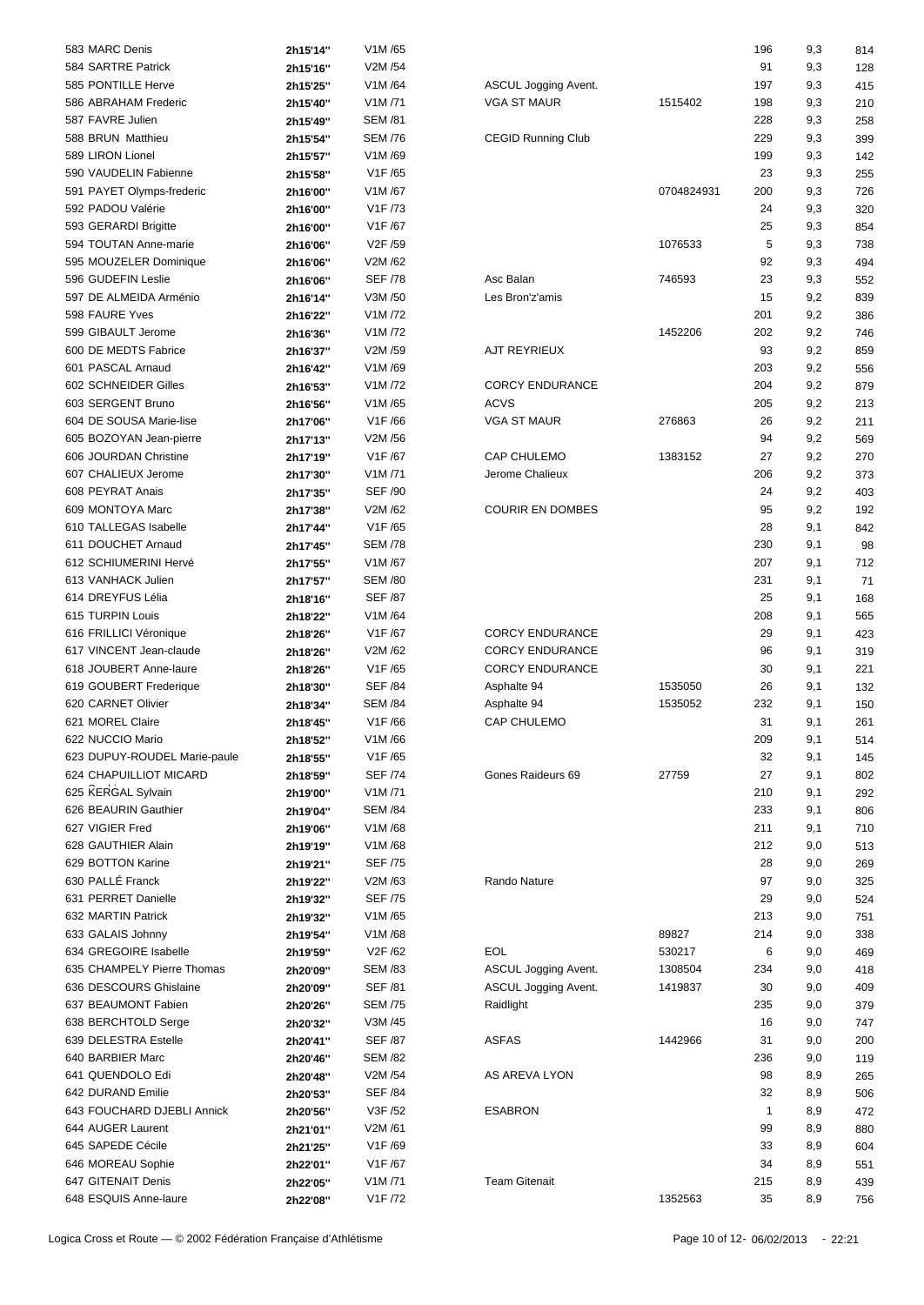| 649 BIMBAULT Jean Pierre    | 2h22'27" | V2M /59              |                                |           | 100            | 8,8 | 466 |
|-----------------------------|----------|----------------------|--------------------------------|-----------|----------------|-----|-----|
| 650 COHEN Daniel            | 2h22'31" | V2M/63               | LA FOULEE MUROISE              | T182574-C | 101            | 8,8 | 112 |
| 651 CHANAL Agnès            | 2h22'34" | V1F/71               |                                |           | 36             | 8,8 | 323 |
| 652 JARAVEL Remi            | 2h22'49" | <b>SEM /90</b>       | <b>AS PERONNAS</b>             |           | 237            | 8,8 | 480 |
| 653 CREVOLIN Sebastien      |          | <b>SEM /76</b>       |                                |           |                |     |     |
|                             | 2h23'01" |                      |                                |           | 238            | 8,8 | 95  |
| 654 LAUGEAY Stéphane        | 2h23'19" | V1M /70              |                                |           | 216            | 8,8 | 525 |
| 655 FALCON Pierre-yves      | 2h23'29" | V1M/72               | SAONE MONT D OR NATURE         | 1512492   | 217            | 8,8 | 205 |
| 656 FRANCE Stephanie        | 2h23'48" | V <sub>1</sub> F /70 |                                |           | 37             | 8,8 | 742 |
| 657 VIVIEN Jean Jacques     | 2h23'48" | V1M /73              |                                |           | 218            | 8,8 | 894 |
| 658 MERLET Aline            | 2h24'02" | <b>SEF /84</b>       | Lyon Athletisme                | 1451163   | 33             | 8,7 | 281 |
| 659 BUCHAJCZYK Philippe     | 2h24'04" | V1M/68               |                                |           | 219            | 8,7 | 343 |
| 660 PLANUS Philippe         | 2h24'11" | V1M/69               |                                |           | 220            | 8,7 | 295 |
| 661 HAESSLEIN Jean-luc      | 2h24'41" | V2M /57              |                                |           | 102            | 8,7 | 77  |
| 662 LABBE Aurelie           |          | <b>SEF /77</b>       | Deniv                          | 1288211   | 34             | 8,7 | 222 |
|                             | 2h24'42" |                      |                                |           |                |     |     |
| 663 ALBA Pablo              | 2h24'50" | <b>SEM /84</b>       |                                |           | 239            | 8,7 | 376 |
| 664 RUET Christian          | 2h24'59" | V2M /58              |                                |           | 103            | 8,7 | 773 |
| 665 PAUL Chrystel           | 2h25'10" | V <sub>1</sub> F /71 | Asc Balan                      | 1219423   | 38             | 8,7 | 375 |
| 666 CHARRIER Jean-marc      | 2h25'18" | V2M /57              | <b>AJT REYRIEUX</b>            |           | 104            | 8,7 | 862 |
| 667 BRUN Pierre             | 2h25'42" | V1M/66               | AAAL                           | 1098144   | 221            | 8,6 | 509 |
| 668 PASTRE Jean-claude      | 2h26'09" | V2M /58              |                                |           | 105            | 8,6 | 332 |
| 669 RUAUDEL Clémence        | 2h27'10" | <b>SEF /85</b>       | <b>ACVS</b>                    | 1482136   | 35             | 8,6 | 67  |
| 670 TRICHARD Fabienne       | 2h27'46" | V2F /62              |                                |           | $\overline{7}$ | 8,5 | 394 |
| 671 FOURNIER Romuald        | 2h28'21" | V1M/72               |                                |           | 222            | 8,5 | 526 |
|                             |          | V2F /55              | Fr Anse                        |           | 8              |     |     |
| 672 MOURETIN Dominique      | 2h28'29" |                      |                                |           |                | 8,5 | 333 |
| 673 PELLEGRIN Xavier        | 2h28'50" | <b>SEM /77</b>       |                                |           | 240            | 8,5 | 272 |
| 674 PICOD Sophie            | 2h29'25" | V1F /72              |                                | 1366317   | 39             | 8,4 | 704 |
| 675 LEFÈVRE Isabelle        | 2h30'25" | <b>SEF /74</b>       | S/I Nogent Sur Oise Athlétisme | 1511382   | 36             | 8,4 | 107 |
| 676 MEYER Laurence          | 2h30'47" | V2F /55              | <b>ACVS</b>                    | 219701    | 9              | 8,4 | 252 |
| 677 COLAS Sonia             | 2h30'47" | <b>SEF /75</b>       | CAP CHULEMO                    | 1256573   | 37             | 8,4 | 189 |
| 678 GUERRY Christophe       | 2h30'49" | <b>SEM /75</b>       |                                |           | 241            | 8,4 | 309 |
| 679 SOUCHON Marie-france    | 2h30'56" | V <sub>2</sub> F /54 |                                |           | 10             | 8,3 | 516 |
| 680 RUET Alexandre          | 2h31'21" | <b>SEM /90</b>       |                                |           | 242            | 8,3 | 774 |
| 681 MAURY Blandine          | 2h31'45" | <b>SEF /77</b>       | <b>CORCY ENDURANCE</b>         |           | 38             | 8,3 | 294 |
|                             |          |                      |                                |           |                |     |     |
| 682 LELONG Mathieu          | 2h31'49" | <b>SEM /78</b>       |                                |           | 243            | 8,3 | 61  |
| 683 BRET Yves               | 2h32'01" | V2M /56              |                                |           | 106            | 8,3 | 217 |
| 684 CHEVALLIER Céline       | 2h32'24" | <b>SEF /83</b>       |                                |           | 39             | 8,3 | 378 |
| 685 EMIN Jérôme             | 2h32'28" | <b>SEM /74</b>       | Trailoutdoor69                 |           | 244            | 8,3 | 176 |
| 686 MASCOLO Didier          | 2h32'28" | V2M /59              |                                |           | 107            | 8,3 | 63  |
| 687 JUHEM Roland            | 2h32'44" | V3M /51              |                                |           | 17             | 8,2 | 224 |
| 688 LAMASSE Christian       | 2h32'45" | V3M /53              | <b>CORCY ENDURANCE</b>         |           | 18             | 8,2 | 392 |
| 689 PERROT Fabrice          | 2h32'47" | <b>SEM /74</b>       |                                |           | 245            | 8,2 | 173 |
| 690 LAMBERT Bruno           | 2h32'52" | V1M/66               | <b>ASM RUNNING</b>             |           | 223            | 8,2 | 768 |
| 691 DIDIER Francis          |          | V2M/61               |                                |           |                |     |     |
|                             | 2h33'46" |                      |                                |           | 108            | 8,2 | 181 |
| 692 DEROUSSEN Yves          | 2h33'48" | <b>SEM /79</b>       |                                |           | 246            | 8,2 | 585 |
| 693 FAITOUT Eric            | 2h33'50" | V1M/70               |                                |           | 224            | 8,2 | 554 |
| 694 PASTY * Francois        | 2h34'18" | V2M /60              |                                |           | 109            | 8,2 | 396 |
| 695 GAUDIEZ Philippe        | 2h34'32" | V2M/61               |                                |           | 110            | 8,2 | 483 |
| 696 CONDE Fanny             | 2h34'32" | <b>SEF /81</b>       |                                |           | 40             | 8,2 | 484 |
| 697 BLONDEAU Patricia       | 2h35'09" | V1F/65               |                                |           | 40             | 8,1 | 603 |
| 698 HENRIOT Daniel          | 2h35'16" | V1M/66               |                                |           | 225            | 8,1 | 342 |
| 699 PORTRAT Valerie         | 2h35'16" | V1F/66               | ASCUL Jogging Avent.           |           | 41             | 8,1 | 417 |
| 700 SORIS- DUSSAILLY Yamina | 2h35'34" | V2F /56              | AAAL                           | 407718    | 11             | 8,1 | 421 |
|                             |          |                      |                                |           |                |     |     |
| 701 BROCHIN Laurence        | 2h36'36" | V1F /70              |                                |           | 42             | 8,0 | 732 |
| 702 GROSSMANN Michel        | 2h36'42" | V1M/71               |                                |           | 226            | 8,0 | 287 |
| 703 SEGUY * Frederic        | 2h37'18" | V1M/68               |                                |           | 227            | 8,0 | 366 |
| 704 YILMAZ Ozdem            | 2h38'29" | <b>SEM /75</b>       |                                |           | 247            | 8,0 | 352 |
| 705 SOUBRIER * Marc         | 2h38'29" | V2M /58              |                                |           | 111            | 8,0 | 243 |
| 706 FOURCADE Gilles         | 2h38'46" | V1M/71               |                                |           | 228            | 7,9 | 62  |
| 707 VOSSION Florence        | 2h39'47" | <b>SEF /75</b>       |                                |           | 41             | 7,9 | 359 |
| 708 MARIS Pierre            | 2h40'56" | V2M /60              |                                |           | 112            | 7,8 | 881 |
| 709 DOLOTIY Pascale         | 2h42'10" | V2F /62              |                                |           | 12             | 7,8 | 737 |
|                             |          | V1M/72               |                                |           |                |     |     |
| 710 CHARPENTIER Arnaud      | 2h42'56" |                      |                                |           | 229            | 7,7 | 244 |
| 711 LITTRAS Jean Paul       | 2h44'35" | V2M /57              |                                |           | 113            | 7,7 | 178 |
| 712 DAWIDOWICZ * Marc       | 2h45'12" | V1M/65               |                                |           | 230            | 7,6 | 435 |
| 713 PRUDENT * Rene          | 2h45'25" | V2M /56              |                                |           | 114            | 7,6 | 789 |
| 714 MERCADIER Geneviève     | 2h46'14" | V2F /55              |                                |           | 13             | 7,6 | 587 |

|         |           | 100 | 8,8 | 466 |
|---------|-----------|-----|-----|-----|
|         | T182574-C | 101 | 8,8 | 112 |
|         |           | 36  | 8,8 | 323 |
|         |           | 237 | 8,8 | 480 |
|         |           | 238 | 8,8 | 95  |
|         |           | 216 | 8,8 | 525 |
| ATURE   | 1512492   | 217 | 8,8 | 205 |
|         |           | 37  | 8,8 | 742 |
|         |           | 218 | 8,8 | 894 |
|         | 1451163   | 33  | 8,7 | 281 |
|         |           | 219 | 8,7 | 343 |
|         |           | 220 | 8,7 | 295 |
|         |           | 102 | 8,7 | 77  |
|         | 1288211   | 34  | 8,7 | 222 |
|         |           | 239 | 8,7 |     |
|         |           |     |     | 376 |
|         |           | 103 | 8,7 | 773 |
|         | 1219423   | 38  | 8,7 | 375 |
|         |           | 104 | 8,7 | 862 |
|         | 1098144   | 221 | 8,6 | 509 |
|         |           | 105 | 8,6 | 332 |
|         | 1482136   | 35  | 8,6 | 67  |
|         |           | 7   | 8,5 | 394 |
|         |           | 222 | 8,5 | 526 |
|         |           | 8   | 8,5 | 333 |
|         |           | 240 | 8,5 | 272 |
|         | 1366317   | 39  | 8,4 | 704 |
| létisme | 1511382   | 36  | 8,4 | 107 |
|         | 219701    | 9   | 8,4 | 252 |
|         | 1256573   | 37  | 8,4 | 189 |
|         |           | 241 | 8,4 | 309 |
|         |           | 10  | 8,3 | 516 |
|         |           | 242 | 8,3 | 774 |
|         |           | 38  | 8,3 | 294 |
|         |           | 243 | 8,3 | 61  |
|         |           | 106 | 8,3 | 217 |
|         |           | 39  | 8,3 | 378 |
|         |           | 244 | 8,3 | 176 |
|         |           | 107 | 8,3 | 63  |
|         |           | 17  | 8,2 | 224 |
|         |           | 18  | 8,2 | 392 |
|         |           | 245 | 8,2 | 173 |
|         |           | 223 | 8,2 | 768 |
|         |           | 108 | 8,2 | 181 |
|         |           | 246 | 8,2 | 585 |
|         |           | 224 | 8,2 | 554 |
|         |           | 109 | 8,2 | 396 |
|         |           | 110 | 8,2 | 483 |
|         |           | 40  | 8,2 | 484 |
|         |           | 40  | 8,1 | 603 |
|         |           | 225 | 8,1 | 342 |
|         |           | 41  | 8,1 | 417 |
|         | 407718    | 11  | 8,1 | 421 |
|         |           | 42  | 8,0 | 732 |
|         |           | 226 | 8,0 | 287 |
|         |           | 227 | 8,0 | 366 |
|         |           | 247 | 8,0 | 352 |
|         |           | 111 | 8,0 | 243 |
|         |           | 228 | 7,9 | 62  |
|         |           | 41  | 7,9 | 359 |
|         |           | 112 | 7,8 | 881 |
|         |           | 12  | 7,8 | 737 |
|         |           | 229 | 7,7 | 244 |
|         |           | 113 | 7,7 | 178 |
|         |           | 230 | 7,6 | 435 |
|         |           | 114 | 7,6 | 789 |
|         |           | 13  | 7,6 | 587 |
|         |           |     |     |     |
|         |           |     |     |     |